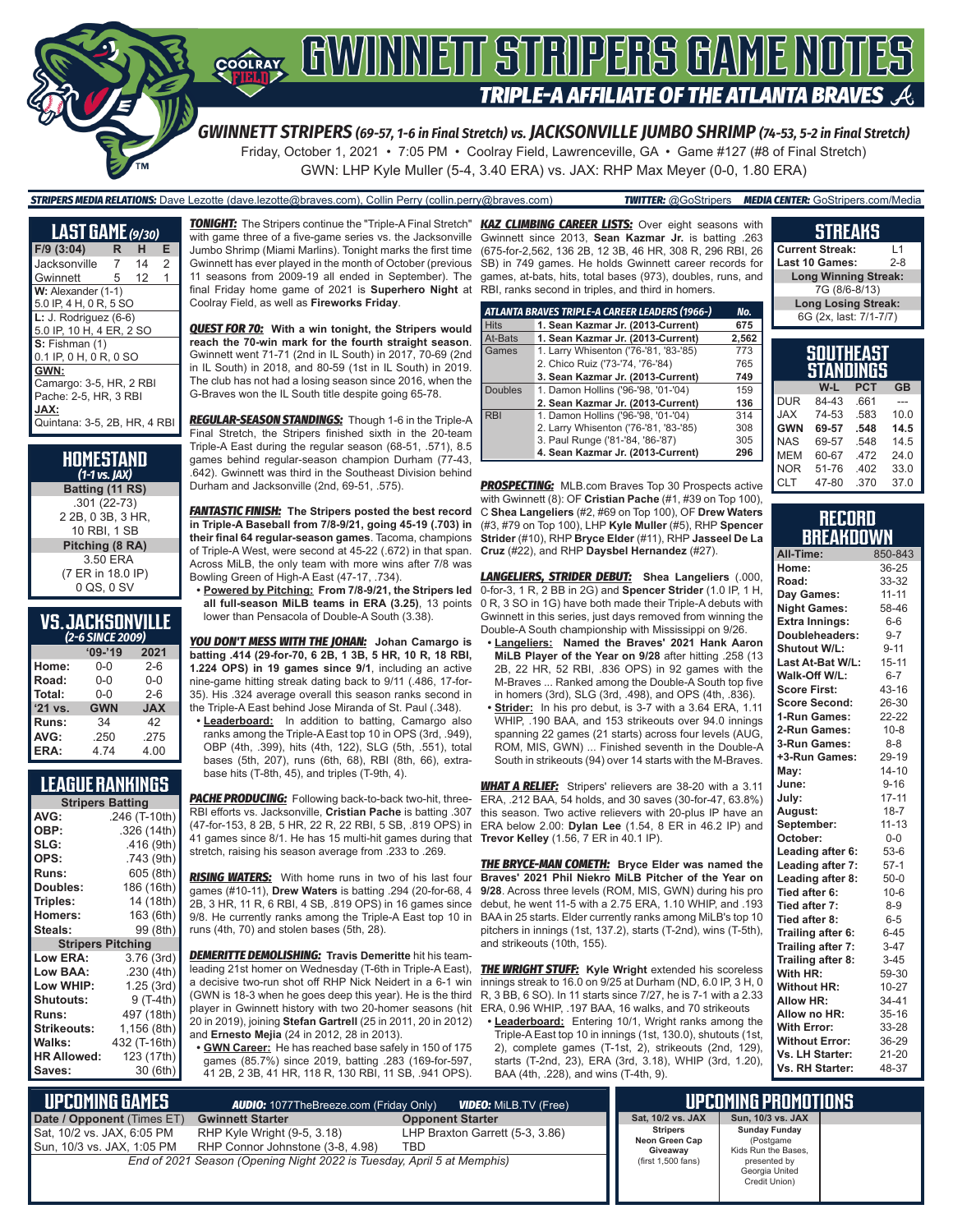### **MANAGER MATT TUIASOSOPO**

**Matt Tuiasosopo** is in his first season as Gwinnett manager and his third season as a coach in the Atlanta Braves organization in 2021. He was named the seventh manager in team history on 3/30/21. Tuiasosopo is both the youngest manager in team history (turned 35 on 5/10) and the first former Gwinnett player to manage the club (hit .221 with 19 HR, 73 RBI in 178 games from 2016-17).

Tuiasosopo made his managerial debut in 2019 with Class-A Rome, leading the club to a 65-74 record and earning Atlanta's Bobby Cox Award for minor league manager of the year. He was set to return to Rome in 2020, but was reassigned to the Braves Alternate Training Site at Coolray Field once the MiLB season was canceled.

| Tuiasosopo's Managerial Career | <b>Games</b> | W-L     | <b>PCT</b> | <b>Plavoffs</b> |
|--------------------------------|--------------|---------|------------|-----------------|
| With Gwinnett (1 Season):      | 126          | 69-57   | .548       |                 |
| MiLB Career (2 Seasons):       | 264          | 134-130 | .508       |                 |

| EJECTIONS (5)              |                          |                            |  |  |  |  |  |
|----------------------------|--------------------------|----------------------------|--|--|--|--|--|
| Player/Coach               | Date/Inning              | <b>Umpire</b>              |  |  |  |  |  |
| <b>Ryan Goins</b>          | 5/25 vs. MEM, 7th Inning | <b>HP Clint Vondrak</b>    |  |  |  |  |  |
| <b>MGR Matt Tuiasosopo</b> | 6/3 vs. JAX, 8th Inning  | <b>HP Alex Tosi</b>        |  |  |  |  |  |
| <b>Travis Snider</b>       | 7/30 at MEM, 8th Inning  | HP John Bacon              |  |  |  |  |  |
| <b>Ryan Casteel</b>        | 8/17 at LOU, 3rd Inning  | 1B Charlie Ramos           |  |  |  |  |  |
| <b>Ryan Goins</b>          | 9/29 vs. JAX, 7th Inning | <b>HP Takahito Matsuda</b> |  |  |  |  |  |

|                              |     |           |               | TEAM DEFENSE (4TH IN TRIPLE-A EAST)                |            |                                                                |           | 8/6 vs. Charlotte<br>8/8-G1 vs. Charlotte                | $4-3(11th)$<br>4-3 (7th)                              | Morales walk-off sinc<br>d'Arnaud walk-off sin        |
|------------------------------|-----|-----------|---------------|----------------------------------------------------|------------|----------------------------------------------------------------|-----------|----------------------------------------------------------|-------------------------------------------------------|-------------------------------------------------------|
| <b>PCT</b>                   | G   | TC.       | PO.           | A                                                  | Е          | <b>DP</b>                                                      | <b>TP</b> | 8/11-G1 vs. Durham                                       | 4-3 (7th)                                             | Pache walk-off single                                 |
| .983                         | 126 | 4464      | 3255          | 1132                                               | 77         | 116                                                            |           | 8/24 at Nashville                                        | $3-1$ (9th)                                           | Rosario solo HR                                       |
| <b>Catchers</b>              |     | <b>SB</b> | $\mathsf{cs}$ | <b>ATT</b>                                         | <b>PCT</b> | <b>PB</b>                                                      | $W-L$     | 8/25 at Nashville                                        | 5-4 (10th)                                            | Contreras RBI single                                  |
| Casteel, Ryan                |     | 6         | $\Omega$      | 6                                                  | .000       |                                                                | $2 - 3$   |                                                          |                                                       |                                                       |
| Contreras, William           |     | 21        |               | 23                                                 | .087       | 5                                                              | $23-6$    |                                                          |                                                       |                                                       |
| d'Arnaud, Travis             |     |           |               | 4                                                  | .500       | 0                                                              | $5 - 1$   |                                                          |                                                       | <b>GWINNETT PLAYERS USED (64 IN 2</b>                 |
| Jackson, Alex                |     | 10        |               | 14                                                 | .286       |                                                                | $11 - 12$ |                                                          | Pitchers (36)                                         | Pos                                                   |
| Langeliers, Shea             |     | $\Omega$  |               | 0                                                  | $- - -$    |                                                                | $1 - 0$   | Anderson, lan                                            | Lee, Dylan                                            | Almonte, Abraham                                      |
| Lucroy, Jonathan             |     | 18        | 5             | 23                                                 | .217       |                                                                | $8 - 15$  | Arano, Victor                                            | Lopez, Yoan                                           | Arcia, Orlando                                        |
| Martinez, Carlos             |     | 3         |               | 3                                                  | .000       |                                                                | $2 - 1$   | Biddle, Jesse                                            | Martin, Chris                                         | Brugman, Jaycob                                       |
| Morales, Jonathan            |     | 16        |               | 23                                                 | .304       |                                                                | $17 - 15$ | Bradford, Chasen                                         | Minter, A.J.                                          | Camargo, Johan                                        |
| Tromp, Chadwick              |     | 5         |               |                                                    | .286       | $\Omega$                                                       | $0 - 4$   | Burrows, Thomas<br>Chavez, Jesse                         | Muller, Kyle<br>Newcomb, Sean                         | Casteel, Ryan<br>Contreras, William                   |
| Total:                       |     | 81        | 22            | 103                                                | .214       | 11                                                             | 69-57     | Davidson, Tucker                                         | Roark, Tanner                                         | d'Arnaud, Travis                                      |
| Outfield Assists (29):       |     |           |               | Almonte (1), Inciarte (1), Rosario (1)             |            | Waters (11), Demeritte (5), Ervin (5), Pache (3), Sanchez (2), |           | De La Cruz, Jasseel<br>Edwards Jr., Carl<br>Elder, Bryce | Rodriguez, Jose<br>Santana, Edgar<br>Strider, Spencer | Demeritte, Travis<br>Ervin, Phillip<br>Franco, Maikel |
| Pitcher Pickoffs (6):        |     |           |               | Kingham (2), Muller (2), Burrows (1), Y. Lopez (1) |            |                                                                |           | Flaa, Jay                                                | Tice, Ty                                              | Goins, Ryan                                           |
| <b>Catcher Pickoffs (3):</b> |     |           |               | Casteel (1), Jackson (1), Morales (1)              |            |                                                                |           | Greene, Shane                                            | Tomlin, Josh                                          | Gore, Terrance                                        |
|                              |     |           |               |                                                    |            |                                                                |           |                                                          |                                                       |                                                       |

### **STARTS**

| By Batting Orde |  |
|-----------------|--|

|     | <b>By Batting Order</b>                                                                     |
|-----|---------------------------------------------------------------------------------------------|
| 1:  | Waters (89), Pache (22), Inciarte (6), Arcia (5), Almonte (1), Ervin (1), Gore (1),         |
|     | Sanchez (1)                                                                                 |
| 2:  | Pache (45), Kipnis (25), Arcia (18), Goins (13), Rosario (11), Demeritte (4), Waters (3),   |
|     | Sanchez (2), Almonte (1), Camargo (1), Ervin (1), Gore (1), Heredia (1)                     |
| 3:  | Arcia (49), Camargo (42), Kipnis (12), d'Arnaud (6), Demeritte (6), Jackson (3),            |
|     | Lucroy (3), Contreras (2), Pache (2), Franco (1)                                            |
| 4:  | Camargo (54), Demeritte (24), Jackson (17), Contreras (6), Kipnis (6), Casteel (5),         |
|     | Lucroy (5), Almonte (3), Franco (3), Rosario (2), Kazmar Jr. (1)                            |
| 5:  | Contreras (29), Demeritte (14), Kazmar Jr. (13), Lucroy (13), Goins (12), Kipnis (11),      |
|     | Almonte (8), Jackson (8), Casteel (4), Camargo (3), Franco (3), Tromp (3), Sanchez (2),     |
|     | Snider (2), Ervin (1)                                                                       |
| 6:  | Goins (30), Kazmar Jr. (17), Casteel (13), Demeritte (13), Sanchez (10), Ervin (9),         |
|     | Snider (8), Pache (7), Lucroy (5), Waters (5), Almonte (4), Contreras (3), Jackson (1),     |
|     | Langeliers (1)                                                                              |
| 7:  | Ervin (26), Kazmar Jr. (22), Goins (19), Sanchez (19), Snider (13), Casteel (7),            |
|     | Pache (6), Demeritte (5), Morales (4), Waters (3), Almonte (1), Tromp (1)                   |
| 8:  | Sanchez (37), Morales (22), Ervin (16), Kazmar Jr. (12), Snider (10), Goins (8),            |
|     | Gore (8), Unroe (6), Casteel (5), Brugman (1), Martinez (1)                                 |
| 9:  | Starting Pitchers (73), Morales (16), Sanchez (13), Gore (9), Ervin (4), Snider (4),        |
|     | Casteel (2), Kazmar Jr. (2), Martinez (2), Unroe (1)                                        |
|     | <b>By Position</b>                                                                          |
| C:  | Morales (32), Contreras (29), Jackson (23), Lucroy (23), d'Arnaud (6), Casteel (5),         |
|     | Tromp (4), Martinez (3), Langeliers (1)                                                     |
| 1B: | Camargo (56), Casteel (28), Snider (14), Kazmar Jr. (9), Morales (7), Franco (6),           |
|     | Lucroy (2), Unroe (2), Demeritte (1), Goins (1)                                             |
| 2B: | Kipnis (44), Sanchez (33), Goins (25), Kazmar Jr. (21), Arcia (1), Morales (1), Unroe (1)   |
| 3B: | Camargo (41), Kazmar Jr. (34), Sanchez (28), Goins (14), Unroe (4), Arcia (3),              |
|     | Morales (2)                                                                                 |
| SS: | Arcia (63), Goins (42), Sanchez (19), Camargo (1), Kazmar Jr. (1)                           |
| LF: | Waters (42), Ervin (28), Gore (19), Almonte (9), Demeritte (7), Snider (7), Kipnis (5),     |
|     | Arcia (4), Rosario (3), Heredia (1), Sanchez (1)                                            |
| CF: | Pache (75), Waters (34), Ervin (6), Rosario (6), Inciarte (5)                               |
| RF: | Demeritte (50), Waters (24), Ervin (23), Snider (11), Almonte (8), Pache (4),               |
|     | Sanchez (3), Rosario (2), Camargo (1)                                                       |
| DH: | Contreras (11), Demeritte (8), Jackson (6), Kipnis (5), Snider (5), Casteel (3), Pache (3), |
|     | Kazmar Jr. (2), Rosario (2), Almonte (1), Arcia (1), Brugman (1), Camargo (1), Ervin (1),   |
|     | Franco (1), Inciarte (1), Lucroy (1)                                                        |

|  | <b>FRIDAY, OCTOBER 1, 2021 VS. JACKSONVILLE</b> |
|--|-------------------------------------------------|
|  |                                                 |

|                | <b>VS. 2021 OPPONENTS</b> |             |              |               |         |             |              |  |  |  |  |  |  |  |
|----------------|---------------------------|-------------|--------------|---------------|---------|-------------|--------------|--|--|--|--|--|--|--|
|                | Home                      | <b>Road</b> | <b>Total</b> |               | Home    | <b>Road</b> | <b>Total</b> |  |  |  |  |  |  |  |
| ICLT           | $5 - 1$                   | $11 - 1$    | $16 - 2$     | COL           | ---     | $5 - 1$     | $5 - 1$      |  |  |  |  |  |  |  |
| <b>DUR</b>     | $4 - 2$                   | $1 - 10$    | $5 - 12$     | LOU           | $4 - 2$ | $5 - 1$     | $9 - 3$      |  |  |  |  |  |  |  |
| <b>JAX</b>     | $2 - 6$                   | $- - -$     | $2 - 6$      | <b>MW DIV</b> | $4 - 2$ | $10 - 2$    | $14 - 4$     |  |  |  |  |  |  |  |
| <b>MEM</b>     | $8 - 4$                   | 7-5         | $15-9$       |               |         |             |              |  |  |  |  |  |  |  |
| <b>NAS</b>     | $8 - 9$                   | $3-9$       | $11 - 18$    |               |         |             |              |  |  |  |  |  |  |  |
| <b>INOR</b>    | $5 - 1$                   | $1 - 5$     | $6-6$        |               |         |             |              |  |  |  |  |  |  |  |
| <b>ISE DIV</b> | $32 - 23$                 | 23-30       | 55-53        |               |         |             |              |  |  |  |  |  |  |  |

### **LAST AT-BAT WINS** *(15)*

The Stripers are 15-11 (.577) in games decided in the last at-bat in 2021.

| Date/Opponent        | <b>Score</b> | Game-Winning Play (*=Walk-Off)           |
|----------------------|--------------|------------------------------------------|
| 5/4 at Charlotte     | 10-9 (12th)  | Almonte scores on E4 (Reynolds)          |
| 5/9 at Charlotte     | 12-9 (10th)  | Camargo RBI single                       |
| 5/14 vs. Louisville  | $2-1$ (8th)  | Arcia solo HR                            |
| 5/16 vs. Louisville  | $5-4$ (9th)  | Arcia walk-off solo HR*                  |
| 5/25 vs. Memphis     | $2-1$ (9th)  | Kazmar walk-off single*                  |
| 6/9-G2 at Memphis    | $3-1$ (8th)  | Waters RBI single                        |
| 6/18 vs. Nashville   | 8-7 (10th)   | Arcia scores on E4 (Hiura on Lucroy FC)* |
| 6/30 at Durham       | $2-1$ (9th)  | Pache RBI single                         |
| 7/18 at Charlotte    | 13-12 (9th)  | Contreras RBI double                     |
| 8/1 at Memphis       | $4-2$ (9th)  | Ervin RBI single                         |
| 8/6 vs. Charlotte    | 4-3 (11th)   | Morales walk-off single*                 |
| 8/8-G1 vs. Charlotte | $4-3(7th)$   | d'Arnaud walk-off single*                |
| 8/11-G1 vs. Durham   | $4-3(7th)$   | Pache walk-off single*                   |
| 8/24 at Nashville    | $3-1$ (9th)  | Rosario solo HR                          |
| 8/25 at Nashville    | 5-4 (10th)   | Contreras RBI single                     |
|                      |              |                                          |

# **GWINNETT PLAYERS USED** *(64 IN 2021)*

Anderson, Ian Arano, Victor Biddle, Jesse Bradford, Chasen Burrows, Thomas Chavez, Jesse Davidson, Tucker De La Cruz, Jasseel *Edwards Jr., Carl* Elder, Bryce Flaa, Jay *Greene, Shane*  Hernandez, Daysbel *Horacek, Mitch* Johnstone, Connor *Jones, Nate* Kelley, Trevor Kingham, Nolan Lee, Dylan Lopez, Yoan Martin, Chris Minter, A.J. Muller, Kyle *Roark, Tanner* Rodriguez, Jose Santana, Edgar Strider, Spencer *Tice,Ty* Tomlin, Josh Toussaint, Touki Webb, Jacob Wilson, Brooks *Wilson, Bryse* Wright, Kyle Ynoa, Huascar

Stripers

Newcomb, Sean *Almonte, Abraham* Arcia, Orlando *Brugman, Jaycob* Camargo, Johan Casteel, Ryan Contreras, William d'Arnaud, Travis Demeritte, Travis Ervin, Phillip Franco, Maikel Goins, Ryan Gore, Terrance Heredia, Guillermo *Inciarte, Ender Jackson, Alex* Kazmar Jr., Sean Kipnis, Jason Langeliers, Shea

**Position (28)** *Lucroy, Jonathan* Martinez, Carlos Morales, Jonathan Pache, Cristian Rosario, Eddie Sanchez, Yolmer *Snider, Travis* Tromp, Chadwick Unroe, Riley Waters, Drew

*Italics = Player no longer in Braves organization*

### **BASS-LANTA**

OF Abraham Almonte RHP Ian Anderson INF/OF Orlando Arcia LHP Jesse Biddle INF Johan Camargo RHP Jesse Chavez C William Contreras C Travis d'Arnaud LHP Tucker Davidson RHP Carl Edwards Jr. RHP Jay Flaa

**32 players have played for both Gwinnett and Atlanta in 2021:** RHP Shane Greene OF Guillermo Heredia OF Ender Inciarte C Alex Jackson RHP Nate Jones INF Sean Kazmar Jr. C Jonathan Lucroy RHP Chris Martin LHP A.J. Minter LHP Kyle Muller (Debut) LHP Sean Newcomb

OF Cristian Pache OF Eddie Rosario RHP Edgar Santana RHP Ty Tice RHP Josh Tomlin RHP Touki Toussaint RHP Jacob Webb RHP Bryse Wilson RHP Kyle Wright RHP Huascar Ynoa

# **ATLANTA BRAVES REHAB ASSIGNMENTS** *(12 IN 2021)*

**Player Injury (IL Date)** RHP Chris Martin RT Shoulder Inflammation (4/7) 5/5-5/11<br>OF Ender Inciarte Strained LT Hamstring (4/17) 5/6-5/12 OF Ender Inciarte Strained LT Hamstring (4/17) 5/6-5<br>OF Guillermo Heredia RT Hamstring Inflammation (5/1) 5/14 RT Hamstring Inflammation (5/1) 5/14<br>Strained LT Hamstring (5/2) 5/21-6/9, 6/30-7/20 C Alex Jackson Strained LT Hamstring (5/2) 5/21-6/9<br>OF Cristian Pache RT Hamstring Inflammation (5/14) 5/29-6/1 OF Cristian Pache RT Hamstring Inflammation (5/14) 5/29-6/1<br>RHP Touki Toussaint RT Shoulder Strain (3/26) 6/22-7/15 RHP Touki Toussaint RT Shoulder Strain (3/26) 6/22-7/15<br>C Travis d'Arnaud Torn LT Thumb Ligament (5/2) 7/30-8/10 Torn LT Thumb Ligament (5/2) RHP Ian Anderson RT Shoulder Inflammation (7/16) 8/5-8/28<br>RHP Huascar Ynoa Fractured RT Hand (5/17) 8/6-8/16 RHP Huascar Ynoa Fractured RT Hand (5/17) 8/6-8/16<br>OF Eddie Rosario RT Abdominal Strain (7/7) 8/10-8/26 OF Eddie Rosario **RT Abdominal Strain (7/7)**<br>RHP Chris Martin **RT Flhow Inflammation (9** RHP Chris Martin RT Elbow Inflammation (9/2) 9/14-9/15 Neck Strain (8/31)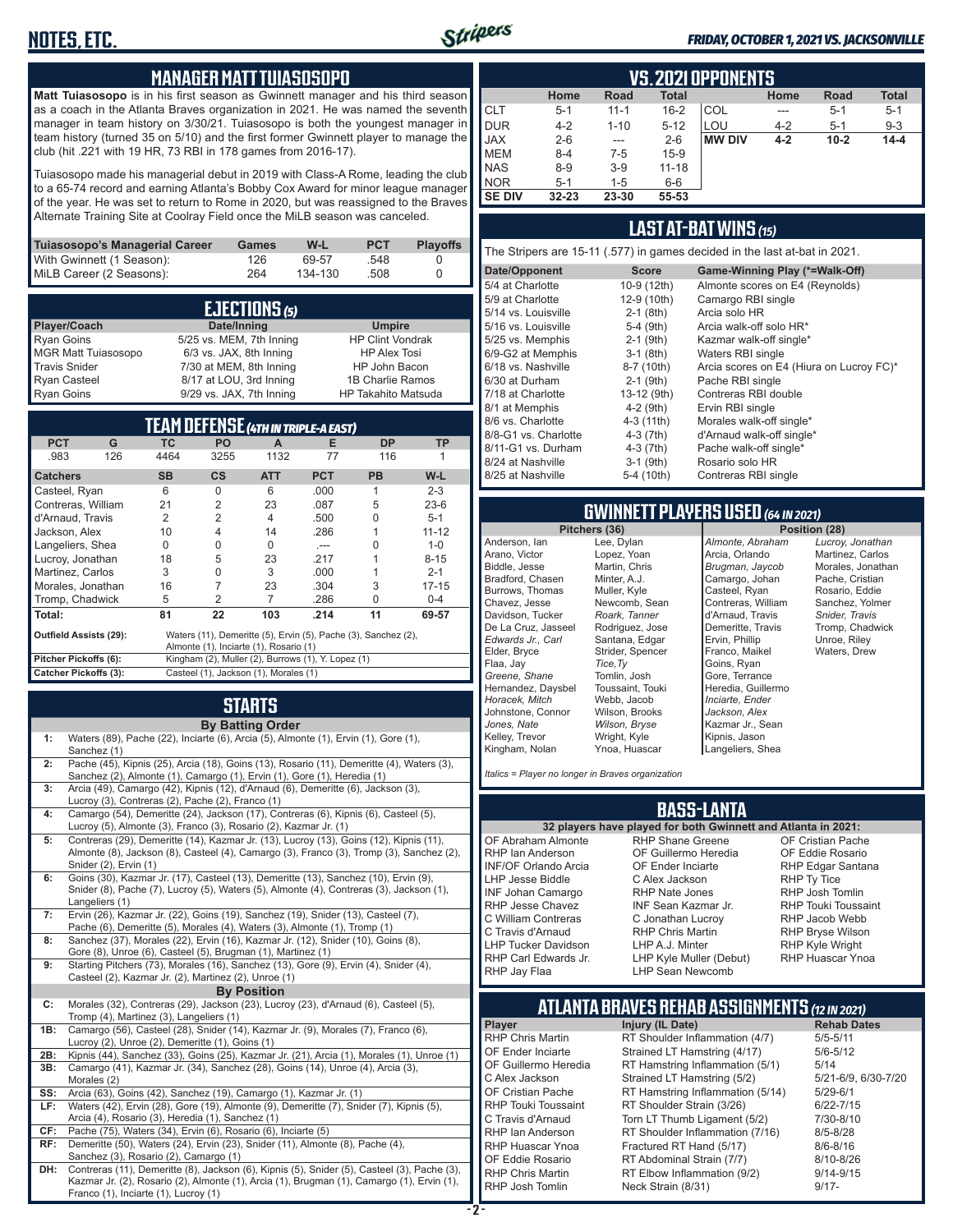## **STARTING PITCHER**



**ON BRAVES 40-MAN ROSTER BIO ON PAGE 78 OF MEDIA GUIDE**

#### *FRIDAY, OCTOBER 1, 2021 VS. JACKSONVILLE*

# **50****KYLE MULLER**

**B/T:** R/L **BORN:** 10/7/97 in Dallas, TX (age 23) **HT:** 6-7 **ACQUIRED:** Braves' 2nd Round Pick (44th Overall) in 2016 June draft out of Jesuit College Prep (Dallas, TX)

*TONIGHT'S START:* Muller makes his 17th start with Gwinnett in game three of a five-game series vs. Jacksonville ... Over his last 12 Triple-A starts since 5/27, he is 5-3 with a 2.35 ERA (16 ER in 61.1 IP) and .193 BAA ... In seven starts since being optioned by Atlanta on 8/13, he is 3-2 with a 2.80 ERA (11 ER in 35.1 IP) and .211 BAA.

*PROSPECTING:* Muller is ranked Atlanta's No. 5 prospect by MLB.com ... Entering the year, he was ranked the Braves' No. 7 prospect by *Baseball America* ... *BA* also rated him as owner of both the "Best Fastball" and "Best Curveball" in the Braves system.

*2021 WITH GWINNETT:* Was on Gwinnett's Opening Night roster ... **5/4 at CLT:** Became the third pitcher in Gwinnett history to make his Triple-A debut as the Opening Night starter (ND, 3.0 IP, 5 H, 7 R, 6 ER), joining **Tommy Hanson** (4/9/09 at Charlotte) and **Mike Soroka** (4/6/18 at Norfolk) ... **5/27 vs. MEM:** Earned his first Triple-A win (5.0 IP, 3 H, 1 ER), also went 2-for-3 with an RBI in the 14-2 victory ... **6/2-6/9:** Over two starts, went 1-0 with a 1.64 ERA, 0.82 WHIP, and .135 BAA ... **7/9 vs. NAS:** Struck out a season-high 11 over 6.0 innings (loss, 6 H, 2 ER) ... **7/14-8/25:** Did not allow an earned run over 16.0 innings spanning three starts.

*2021 WITH ATLANTA:* Recalled four times (6/16, 6/21, 6/27, 7/19) during his MLB debut season ... Overall, is 2-4 with a 4.17 ERA, 1.25 WHIP, and .202 BAA in nine games (8 starts) ... **6/15 vs. BOS:** Debuted in relief (1.0 IP, 4 H, 2 ER) ... **6/21 at NYM:** Made his first MLB start (loss, 4.0 IP, 0 H, 1 ER) ... **6/27 at CIN:** Earned his first MLB win (5.0 IP, 1 H, 0 R) ... **6/16-7/31:** Went 2-3 with a 2.43 ERA and .184 BAA in his first seven career games (6 starts) ... **8/13:** Optioned to Gwinnett after going 0-1 with an 11.57 ERA and .269 BAA in two starts from 8/6-8/12.

*2020 SEASON:* Muller was a member of the Braves' 60-man player pool, but spent the entire season at the Alternate Training Site in Gwinnett (no MLB debut).

*CAREER ACCOLADES:* **2018:** Arizona Fall League Rising Stars Game (1-0, 2.53 ERA in 7G with Peoria) ... **2019:** Southern League Pitcher of the Week (5/26/19) ... Southern League Midseason All-Star (4-4, 3.18 ERA, .188 BAA in 14 first-half starts with Double-A Mississippi).

| <b>MULLER'S OVERALL STATS</b> |                |         |            |       |           |           |           |            |             |  |  |  |
|-------------------------------|----------------|---------|------------|-------|-----------|-----------|-----------|------------|-------------|--|--|--|
| Year                          | <b>Team</b>    | $W-L$   | <b>ERA</b> | G/GS  | <b>HR</b> | <b>BB</b> | <b>SO</b> | <b>BAA</b> | <b>WHIP</b> |  |  |  |
| 12021                         | ATLANTA (MLB)  | $2 - 4$ | 4 17       | 9/8   |           | 20        | 37        | .202       | 1.25        |  |  |  |
|                               | Gwinnett (AAA) | $5 - 4$ | 3.40       | 16/16 | 9         | 39        | 85        | .219       | 1.32        |  |  |  |
| MiLB Career:                  |                | 25-14   | 3.10       | 84/83 | 27        | 183       | 421       | .222       | 1.26        |  |  |  |
| MLB Career:                   |                | $2 - 4$ | 4 17       | 9/8   |           | 20        | 37        | .202       | 1.25        |  |  |  |

| <b>MULLER'S 2021 SPLITS (WITH GWINNETT)</b> |                     |           |                       |  |  |  |  |  |  |  |
|---------------------------------------------|---------------------|-----------|-----------------------|--|--|--|--|--|--|--|
| Home:                                       | 2-2, 2.54 ERA (6G)  | Road:     | 3-2, 3.91 ERA (10G)   |  |  |  |  |  |  |  |
| Day:                                        | 1-0, 4.50 ERA (2G)  | Night:    | 4-4, 3.24 ERA (14G)   |  |  |  |  |  |  |  |
| Starter:                                    | 5-4, 3.40 ERA (16G) | Reliever: | $0-0, - -$ ERA $(0G)$ |  |  |  |  |  |  |  |
| Vs. LHB:                                    | .202 BAA, 3 HR      | Vs. RHB:  | .227 BAA, 6 HR        |  |  |  |  |  |  |  |

| <b>MULLER VS. JACKSONVILLE (AS AAA AFFILIATE)</b> |                                                                                |      |  |  |  |  |  |  |  |  |  |  |  |
|---------------------------------------------------|--------------------------------------------------------------------------------|------|--|--|--|--|--|--|--|--|--|--|--|
|                                                   | <b>HR</b><br>$W-I$<br><b>BB</b><br><b>GS</b><br><b>ER</b><br>-IP<br><b>ERA</b> |      |  |  |  |  |  |  |  |  |  |  |  |
| 2021:                                             | $1 - 0$                                                                        | 1.80 |  |  |  |  |  |  |  |  |  |  |  |
| Career:                                           | 1-0                                                                            | 1.80 |  |  |  |  |  |  |  |  |  |  |  |

|                                                                                                                                                                                                                                                                                                                                                   | <b>MULLER'S HIGHS &amp; LOWS</b> |                                    |  |  |  |  |  |  |  |  |  |
|---------------------------------------------------------------------------------------------------------------------------------------------------------------------------------------------------------------------------------------------------------------------------------------------------------------------------------------------------|----------------------------------|------------------------------------|--|--|--|--|--|--|--|--|--|
|                                                                                                                                                                                                                                                                                                                                                   | <b>Season</b>                    | Career (MiLB and MLB)              |  |  |  |  |  |  |  |  |  |
| $\mathsf{IP}:$                                                                                                                                                                                                                                                                                                                                    | 6.0 (6x, last: 9/12 at COL)      | 7.1 (7/20/18, FLA at CLR)          |  |  |  |  |  |  |  |  |  |
| $\begin{bmatrix} 1 & 1 \\ 1 & 1 \\ 1 & 1 \\ 1 & 1 \\ 1 & 1 \\ 1 & 1 \\ 1 & 1 \\ 1 & 1 \\ 1 & 1 \\ 1 & 1 \\ 1 & 1 \\ 1 & 1 \\ 1 & 1 \\ 1 & 1 \\ 1 & 1 \\ 1 & 1 \\ 1 & 1 \\ 1 & 1 \\ 1 & 1 \\ 1 & 1 \\ 1 & 1 \\ 1 & 1 \\ 1 & 1 \\ 1 & 1 \\ 1 & 1 \\ 1 & 1 \\ 1 & 1 \\ 1 & 1 \\ 1 & 1 \\ 1 & 1 \\ 1 & 1 \\ 1 & 1 \\ 1 & 1 \\ 1 & 1 \\ 1 & 1 \\ 1 & $ | 11 (7/9 vs. NAS)                 | 12 (7/9/18, FLA at DBT)            |  |  |  |  |  |  |  |  |  |
|                                                                                                                                                                                                                                                                                                                                                   | 5 (5/4 at CLT)                   | 6 (4/19/19, MIS at CHA)            |  |  |  |  |  |  |  |  |  |
|                                                                                                                                                                                                                                                                                                                                                   | 7 (5/9 at CLT)                   | 9 (2x, last: 6/28/18, FLA vs. DUN) |  |  |  |  |  |  |  |  |  |
|                                                                                                                                                                                                                                                                                                                                                   | 6 (2x, last: 8/12 vs. CIN)       | 6 (4x, last: 8/12/21, ATL vs. CIN) |  |  |  |  |  |  |  |  |  |
| Low-Hit CG:                                                                                                                                                                                                                                                                                                                                       | None                             | None                               |  |  |  |  |  |  |  |  |  |
| Low-ER CG:                                                                                                                                                                                                                                                                                                                                        | None                             | None                               |  |  |  |  |  |  |  |  |  |

|                                                                                | <b>MULLER AT THE PLATE</b> |    |   |   |  |  |  |  |  |    |  |  |  |  |  |
|--------------------------------------------------------------------------------|----------------------------|----|---|---|--|--|--|--|--|----|--|--|--|--|--|
| 3B<br><b>SO</b><br>AVG.<br>HR<br><b>RBI</b><br><b>BB</b><br>2B<br>ΔR<br>н<br>R |                            |    |   |   |  |  |  |  |  |    |  |  |  |  |  |
| 2021 w/ATL:                                                                    | .091                       | 11 |   |   |  |  |  |  |  |    |  |  |  |  |  |
| 2021 w/GWN:                                                                    | .263                       | 19 |   | 5 |  |  |  |  |  | 10 |  |  |  |  |  |
| MiLB Career:                                                                   | .205                       | 44 | 4 | 9 |  |  |  |  |  | 19 |  |  |  |  |  |
| MLB Career:                                                                    | .091                       | 11 |   |   |  |  |  |  |  |    |  |  |  |  |  |

|            |                |               |     |                |                |                |                |                |                |        | <b>MULLER'S 2021 STARTS (ALL LEVELS)</b> |              |                                                   |
|------------|----------------|---------------|-----|----------------|----------------|----------------|----------------|----------------|----------------|--------|------------------------------------------|--------------|---------------------------------------------------|
| Team       | Date/Opp.      | <b>Result</b> | IP  | н              | R.             | <b>ER</b>      | <b>HR</b>      | <b>BB</b>      | <b>SO</b>      | NP-S   | Opp. Starter                             | <b>Final</b> | <b>Notes</b>                                      |
| <b>GWN</b> | 5/4 at CLT     | <b>ND</b>     | 3.0 | 5              |                | 6              | 2              | 5              | 4              | 82-38  | Jimmy Lambert                            | W, 10-9      | Triple-A debut, exited trailing 4-3 in 4th.       |
| <b>GWN</b> | 5/9 at CLT     | <b>ND</b>     | 4.0 | $\overline{7}$ | 4              | 3              |                | 3              | 6              | 84-52  | Jimmy Lambert                            | W, 12-9      | Exited training 4-3 in 4th once again.            |
| GWN        | 5/15 vs. LOU   | <b>ND</b>     | 4.0 | 4              | 4              |                |                | 3              | 6              | 83-46  | Bo Takahashi                             | W. 11-1      | GWN scored 10 runs in last two innings.           |
| GWN        | 5/21 at NAS    | $L, 0-1$      | 4.1 | 4              | 3              | 3              |                | 4              | 5              | 92-55  | Thomas Jankins                           | L, 2-3       | Recorded first Triple-A hit, an RBI single.       |
| <b>GWN</b> | 5/27 vs. MEM   | W, 1-1        | 5.0 | 3              |                |                |                | 0              | 8              | 81-52  | Zack Thompson                            | W. 14-2      | First career Triple-A win.                        |
| <b>GWN</b> | $6/2$ vs. JAX  | W. 2-1        | 5.0 | 4              |                |                | $\Omega$       | $\overline{2}$ | 6              | 84-53  | Shawn Morimando                          | W, 11-3      | Consec. wins for first time since 5/20-26, 2019.  |
| <b>GWN</b> | 6/9-G2 at MEM  | <b>ND</b>     | 6.0 |                |                |                | $\Omega$       | 2              | 6              | 88-53  | Austin Warner                            | W. 3-1       | Third straight start allowing one run.            |
| ATL        | 6/21-G1 at NYM | $L, 0-1$      | 4.0 | 0              | 1              |                | 0              | $\overline{2}$ | 3              | 56-33  | Jacob deGrom                             | $L, 2-4$     | First Major League start.                         |
| <b>ATL</b> | 6/27 at CIN    | W, 1-1        | 5.0 |                | $\Omega$       | 0              | $\Omega$       | 2              | 9              | 93-55  | <b>Tyler Mahle</b>                       | W, 4-0       | First Major League win, season high for SO.       |
| <b>ATL</b> | 7/3 vs. MIA    | L, 1-2        | 5.2 | 4              | 3              | 3              |                | 4              |                | 102-60 | Sandy Alcantara                          | $L, 2-3$     | Most pitches since 7/16/19 (103, MIS @ JAX).      |
| <b>GWN</b> | 7/9 vs. NAS    | L, 2-2        | 6.0 | 6              | 2              | $\overline{2}$ | $\Omega$       | 0              | 11             | 95-62  | Josh Lindblom                            | $L, 1-3$     | One strikeout shy of career high (12).            |
| <b>GWN</b> | 7/14 at CLT    | <b>ND</b>     | 4.0 |                | 0              | $\Omega$       | 0              | $\overline{2}$ | 4              | 73-45  | <b>Matt Tomshaw</b>                      | W. 11-1      | Shortest MiLB start since 5/15 vs. LOU.           |
| <b>ATL</b> | 7/21-G1 vs. SD | $L, 1-3$      | 4.0 | $\overline{2}$ |                |                | $\Omega$       | 3              | 3              | 87-50  | Chris Paddack                            | $L. 2-3$     | Profar doubled, scored for lone run allowed.      |
| <b>ATL</b> | 7/26-G1 at NYM | W. 2-3        | 5.0 | 4              | 0              | 0              | $\Omega$       | 2              | 3              | 75-46  | Marcus Stroman                           | W. 2-0       | Recorded first MLB hit, a single in the 3rd.      |
| <b>ATL</b> | 7/31 vs. MIL   | <b>ND</b>     | 5.0 | 4              |                |                | $\Omega$       | 2              | 7              | 87-54  | <b>Brandon Woodruff</b>                  | W. 8-1       | Braves added seven runs after his exit.           |
| <b>ATL</b> | 8/6 vs. WSH    | <b>ND</b>     | 4.2 | $\overline{2}$ | 3              | 3              | $\Omega$       | 2              | 3              | 80-51  | <b>Erick Fedde</b>                       | W. 8-4       | Three wild pitches were most in MLB start.        |
| <b>ATL</b> | 8/12 vs. CIN   | $L, 2-4$      | 2.1 | 5              | 6              | 6              |                | 3              | 4              | 72-45  | <b>Vladimir Gutierrez</b>                | $L, 3-12$    | Shortest MLB start, optioned to GWN on 8/13.      |
| <b>GWN</b> | 8/18 at LOU    | W. 3-2        | 6.0 |                |                | $\Omega$       | $\Omega$       | 3              | 4              | 89-54  | <b>Michael Mariot</b>                    | W. 4-1       | Combined with three relievers on one-hitter.      |
| <b>GWN</b> | 8/25 at NAS    | <b>ND</b>     | 6.0 | $\overline{2}$ | $\Omega$       | $\Omega$       | $\Omega$       | 2              | 4              | 90-56  | Dylan File                               | W. 5-4       | Third straight Triple-A start with no ER allowed. |
| GWN        | 9/1 vs. MEM    | <b>ND</b>     | 6.0 | 6              | $\overline{2}$ | $\overline{2}$ |                | 4              | 6              | 91-54  | <b>Matthew Liberatore</b>                | W. 3-2       | First ER alllowed in Triple-A since 7/9.          |
| GWN        | 9/7 at COL     | W. 4-2        | 5.0 | 5              | 2              | $\overline{2}$ | $\Omega$       | 4              | 5              | 89-52  | <b>Kirk McCarty</b>                      | W. 7-2       | Most BB allowed in Triple-A since 5/21 at NAS.    |
| <b>GWN</b> | 9/12 at COL    | W. 5-2        | 6.0 | 3              | 2              | $\overline{2}$ | $\Omega$       | 3              | 5              | 83-51  | <b>Kirk McCarty</b>                      | W. 8-2       | First GWN starter to win 2G in same series.       |
| <b>GWN</b> | 9/18 vs. NAS   | L. 5-3        | 2.1 | 4              | 4              |                | 0              | 4              | $\overline{2}$ | 76-47  | Alec Bettinger                           | $L, 4-6$     | Three unearned runs due to two GWN errors.        |
| <b>GWN</b> | 9/24 at DUR    | $L, 5-4$      | 4.0 | 6              | 5              | 4              | $\overline{2}$ |                | 3              | 67-43  | <b>Tobias Myers</b>                      | $L, 0-5$     | Most ER, HR allowed in Triple-A start since 5/4.  |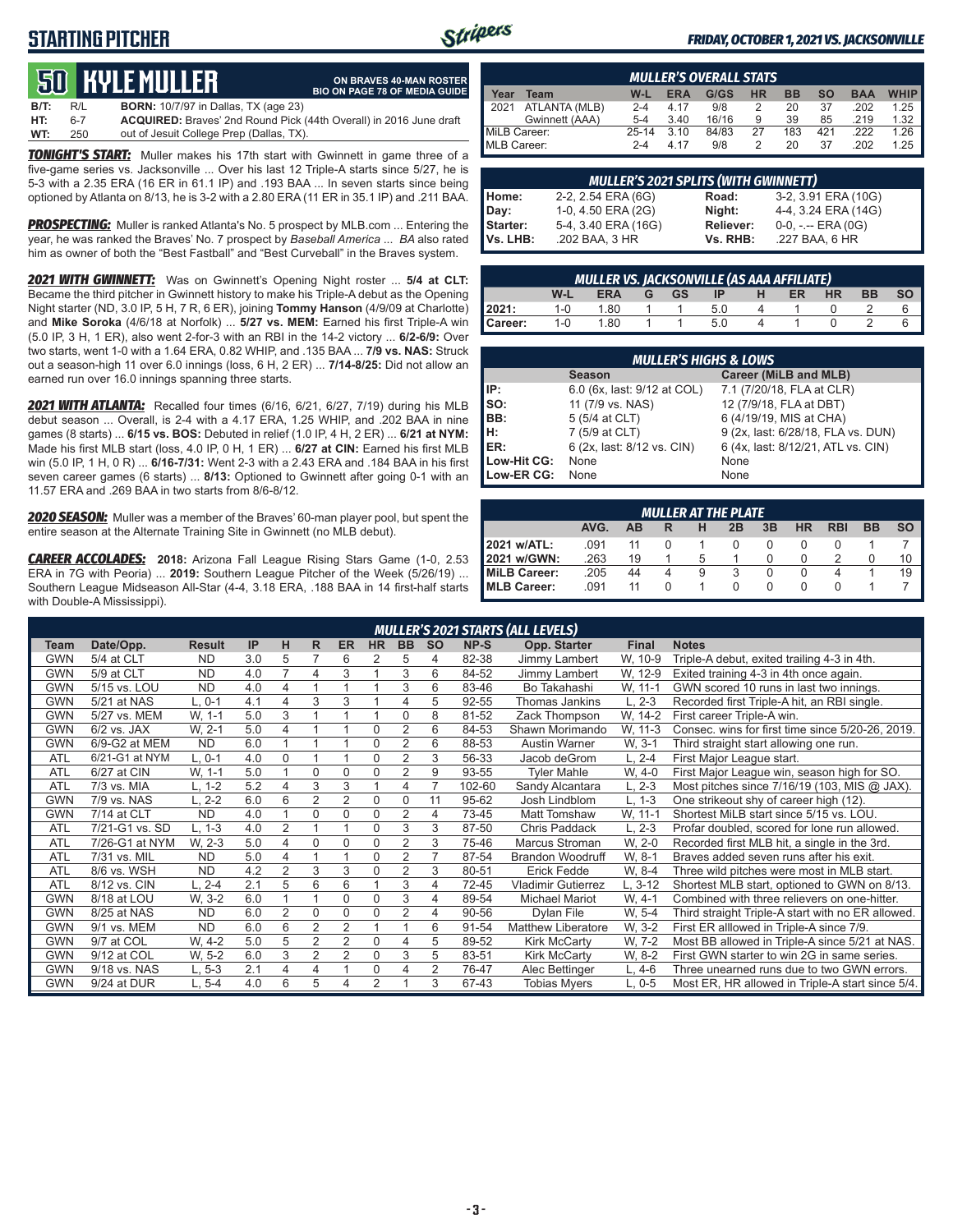## **PITCHING STAFF**



#### *FRIDAY, OCTOBER 1, 2021 VS. JACKSONVILLE*

|                                                                                         | <b>STRIPERS PITCHING BREAKDOWN</b> |      |        |     |                               |     |     |      |      |  |  |  |  |
|-----------------------------------------------------------------------------------------|------------------------------------|------|--------|-----|-------------------------------|-----|-----|------|------|--|--|--|--|
| <b>BAA</b><br><b>SO</b><br><b>BB</b><br>W-L<br><b>ERA</b><br><b>HR</b><br>IP<br>ER<br>R |                                    |      |        |     |                               |     |     |      |      |  |  |  |  |
| Starters:                                                                               | $31 - 37$                          | 4.37 | 558.2  | 295 | 271                           | 70  | 222 | 541  | .247 |  |  |  |  |
| Relievers:                                                                              | 38-20                              | 3.11 | 526.1  | 202 | 182                           | 53  | 210 | 615  | .212 |  |  |  |  |
| Total:                                                                                  | 69-57                              | 3.76 | 1085.0 | 497 | 453                           | 123 | 432 | 1156 | .230 |  |  |  |  |
| <b>Saves/Opp:</b> 30/47 (63.8%) <b>Holds:</b> 54 <b>IR/Scored:</b> 91/28 (30.8%)        |                                    |      |        |     |                               |     |     |      |      |  |  |  |  |
|                                                                                         | <b>Quality Starts: 27</b>          |      |        |     | Complete Games: 3 Shutouts: 9 |     |     |      |      |  |  |  |  |

|            | PITCHING BY MONTH                                                                       |      |       |     |     |    |     |     |      |  |  |  |  |
|------------|-----------------------------------------------------------------------------------------|------|-------|-----|-----|----|-----|-----|------|--|--|--|--|
|            | <b>BB</b><br><b>HR</b><br><b>SO</b><br><b>BAA</b><br>W-L<br><b>ERA</b><br>ER<br>IP<br>R |      |       |     |     |    |     |     |      |  |  |  |  |
| May:       | $14 - 10$                                                                               | 3.50 | 211.0 | 90  | 82  | 28 | 65  | 240 | .222 |  |  |  |  |
| June:      | $9 - 16$                                                                                | 4.55 | 213.2 | 115 | 108 | 26 | 94  | 223 | .263 |  |  |  |  |
| July:      | $17 - 11$                                                                               | 4.50 | 242.0 | 131 | 121 | 37 | 100 | 261 | .240 |  |  |  |  |
| August:    | $18 - 7$                                                                                | 2.99 | 216.2 | 81  | 72  | 15 | 90  | 223 | .214 |  |  |  |  |
| September: | $11 - 13$                                                                               | 3.12 | 201.2 | 80  | 70  | 17 | 83  | 209 | .209 |  |  |  |  |
| October:   |                                                                                         |      |       |     |     |    |     |     |      |  |  |  |  |

|                     | <b>STRIPERS STARTING PITCHERS (14 IN 2021)</b> |            |           |          |           |                             |                            |                                                     |  |  |  |  |  |  |
|---------------------|------------------------------------------------|------------|-----------|----------|-----------|-----------------------------|----------------------------|-----------------------------------------------------|--|--|--|--|--|--|
| <b>Pitcher</b>      | W-L                                            | <b>ERA</b> | <b>GS</b> | QS       |           | <b>Team W-L Run Support</b> | <b>Last Gwinnett Start</b> | <b>Final Line</b>                                   |  |  |  |  |  |  |
| Anderson, Ian       | $0 - 0$                                        | 3.68       | 4         | $\Omega$ | $3 - 1$   | 1.75 RPG (7 Tot.)           | 8/24 at NAS (ND)           | 5.0 IP, 3 H, 1 R, 1 ER, 2 BB, 9 SO (90p/54s)        |  |  |  |  |  |  |
| Burrows, Thomas     | $0 - 0$                                        | 0.00       |           | $\Omega$ | $1 - 0$   | $0.00$ RPG $(0$ Tot.)       | 7/21-G1 vs. NOR (ND)       | 1.0 IP, 0 H, 1 R, 0 ER, 3 BB, 2 SO (32p/13s)        |  |  |  |  |  |  |
| Davidson, Tucker    | $2 - 1$                                        | 0.90       | 3         | 3        | $2 - 1$   | 5.33 RPG (16 Tot.)          | 5/23 at NAS (L)            | 6.0 IP, 1 H, 1 R, 1 ER, 1 BB, 9 SO, 1 HR (82p/51s)  |  |  |  |  |  |  |
| De La Cruz. Jasseel | $0 - 3$                                        | 7.02       | 15        | $\Omega$ | $8 - 7$   | 2.27 RPG (34 Tot.)          | 8/14 vs. DUR (L)           | 0.0 IP, 3 H, 3 R, 3 ER, 1 BB, 0 SO, 1 WP (19p/10s)  |  |  |  |  |  |  |
| Elder, Bryce        | $2 - 3$                                        | 2.21       |           | 2        | $4 - 3$   | 1.57 RPG (11 Tot.)          | 9/29 vs. JAX (ND)          | 4.0 IP, 2 H, 1 R, 1 ER, 5 BB, 4 SO (76p/35s)        |  |  |  |  |  |  |
| Johnstone, Connor   | $1 - 8$                                        | 6.23       | 16        | $\Omega$ | $4 - 12$  | 1.56 RPG (25 Tot.)          | $9/26$ at DUR $(L)$        | 3.0 IP, 2 H, 1 R, 1 ER, 3 BB, 2 SO, 1 HB (54p/28s)  |  |  |  |  |  |  |
| Kingham, Nolan      | $0 - 4$                                        | 8.89       | 6         | $\Omega$ | $2 - 4$   | 1.33 RPG (8 Tot.)           | 8/15 vs. DUR (L)           | 5.0 IP, 9 H, 6 R, 6 ER, 2 BB, 3 SO, 1 HR (93p/56s)  |  |  |  |  |  |  |
| Muller, Kyle        | $5 - 4$                                        | 3.40       | 16        | 6        | $12 - 4$  | 3.75 RPG (60 Tot.)          | 9/24 at DUR (L)            | 4.0 IP, 6 H, 5 R, 4 ER, 1 BB, 3 SO, 2 HR (66p/42s)  |  |  |  |  |  |  |
| Roark, Tanner       | $0 - 0$                                        | 0.00       | 3         | $\Omega$ | $2 - 1$   | 2.67 RPG (8 Tot.)           | 8/22 at LOU (ND)           | 2.0 IP, 2 H, 0 R, 2 BB, 1 SO, 1 WP (32p/17s)        |  |  |  |  |  |  |
| Rodriguez, Jose     | $6-6$                                          | 5.40       | 17        |          | 8-9       | 2.47 RPG (42 Tot.)          | $9/30$ vs. JAX $(L)$       | 5.0 IP, 10 H, 5 R, 4 ER, 1 BB, 2 SO, 2 HR (78p/54s) |  |  |  |  |  |  |
| Toussaint, Touki    | $2 - 1$                                        | 4.32       | 4         | 2        | $2 - 2$   | 3.50 RPG (14 Tot.)          | 7/13 at CLT (W)            | 6.0 IP, 3 H, 2 R, 2 ER, 3 BB, 7 SO, 1 HR (89p/54s)  |  |  |  |  |  |  |
| Wilson, Bryse       | $4 - 2$                                        | 4.47       | 9         | 3        | $6 - 3$   | 3.00 RPG (27 Tot.)          | 7/7 vs. NAS (ND)           | 5.0 IP, 8 H, 5 R, 5 ER, 2 BB, 2 SO, 2 HR (81p/50s)  |  |  |  |  |  |  |
| Wright, Kyle        | $9 - 5$                                        | 3.18       | 23        | 10       | $13 - 10$ | 2.83 RPG (65 Tot.)          | 9/25 at DUR (ND)           | 6.0 IP, 3 H, 0 R, 3 BB, 6 SO (93p/50s)              |  |  |  |  |  |  |
| Ynoa, Huascar       | $0-0$                                          | 4.32       | 2         | $\Omega$ | $2 - 0$   | 2.50 RPG (5 Tot.)           | 8/11-G2 vs. DUR (ND)       | 4.2 IP, 4 H, 3 R, 3 ER, 4 BB, 7 SO, 1 WP (83p/51s)  |  |  |  |  |  |  |
| Total:              | $31 - 37$                                      | 4.37       | 126       | 27       | 69-57     | 2.55 RPG (322 Tot.)         |                            |                                                     |  |  |  |  |  |  |

| <b>RELIEF SUMMARY (CURRENT STRIPERS ONLY, GWINNETT STATS ONLY)</b> |         |            |     |           |     |        |              |                    |                                                        |                         |  |  |  |
|--------------------------------------------------------------------|---------|------------|-----|-----------|-----|--------|--------------|--------------------|--------------------------------------------------------|-------------------------|--|--|--|
| <b>Pitcher</b>                                                     | W-L     | <b>ERA</b> | G   | <b>GF</b> | HLD | SV/OPP | <b>IR/RS</b> | <b>Last Outing</b> | <b>Last Final Line</b>                                 | <b>Scoreless Streak</b> |  |  |  |
| Biddle, Jesse (L)                                                  | 1-1     | 2.84       | 31  |           | 8   | 1/3    | 10/3         | 9/25 at DUR        | BS, 2.0 IP, 1 H, 2 R, 2 ER, 0 BB, 3 SO, 1 HR (33p/22s) | -1G                     |  |  |  |
| Bradford, Chasen                                                   | $4 - 0$ | 3.38       | 35  |           | 6   | 0/1    | 4/4          | 9/24 at DUR        | 2.0 IP, 1 H, 0 R, 0 BB, 1 SO, 1 HB (29p/20s)           | 8G (11.1 IP)            |  |  |  |
| Burrows, Thomas (L)                                                | $3 - 1$ | 2.70       | 34  |           | 4   | 0/1    | 18/6         | 9/30 vs. JAX       | 2.0 IP, 2 H, 0 R, 1 BB, 2 SO (33p/19s)                 | 5G (7.0 IP)             |  |  |  |
| De La Cruz. Jasseel                                                | $1 - 0$ | 7.11       |     |           |     | 0/0    | 0/0          | 9/26 at DUR        | 0.2 IP, 1 H, 3 R, 3 ER, 3 BB, 2 SO, 1 WP (28p/13s)     | $-2G$                   |  |  |  |
| Flaa, Jay                                                          | $1 - 2$ | 5.18       | 30  | 8         |     | 1/1    | 4/1          | 9/26 at DUR        | 1.1 IP, 1 H, 0 R, 1 BB, 3 SO, 1 WP (21p/13s)           | 4G (6.1 IP)             |  |  |  |
| Hernandez, Daysbel                                                 | $0 - 1$ | 8.31       |     |           |     | 0/1    | 3/0          | 9/30 vs. JAX       | 1.0 IP. 2 H. 2 R. 2 ER. 1 BB. 2 SO (16p/9s)            | $-1G$                   |  |  |  |
| Johnstone, Connor                                                  | $2 - 0$ | 2.55       | 16  |           |     | 0/0    | 15/5         | 9/18 vs. NAS       | 2.2 IP, 3 H, 1 R, 1 ER, 0 BB, 1 SO (33p/25s)           | $-1G$                   |  |  |  |
| Kelley, Trevor                                                     | $3 - 4$ | .56        | 36  | 12        |     | 2/4    | 12/2         | 9/29 vs. JAX       | Win, 1.0 IP, 0 H, 0 R, 0 BB, 0 SO (6p/5s)              | 1G (1.0 IP              |  |  |  |
| Lee, Dylan (L)                                                     | $5 - 1$ | .54        | 35  | 8         | ĥ   | 1/2    | 6/0          | 9/29 vs. JAX       | 1.0 IP, 0 H, 0 R, 0 BB, 2 SO (9p/8s)                   | 3G (3.0 IP)             |  |  |  |
| Lopez, Yoan                                                        | $3-2$   | 2.93       | 30  |           | 5   | 2/4    | 4/2          | 9/16 vs. NAS       | 1.0 IP, 1 H, 0 R, 0 BB, 1 SO, 1 BK (21p/15s)           | 6G (6.0 IP)             |  |  |  |
| Rodriguez, Jose                                                    | $0 - 0$ | 3.60       |     |           |     | 0/0    | 0/0          | 5/26 vs. MEM       | 1.0 IP, 2 H, 1 R, 1 ER, 0 BB, 1 SO, 1 HR (13p/10s)     | $-2G$                   |  |  |  |
| Strider, Spencer                                                   | $0 - 0$ | 0.00       |     |           |     | 0/0    | 0/0          | 9/29 vs. JAX       | Hold, 1.0 IP, 1 H, 0 R, 0 BB, 3 SO (14p/12s)           | 1G (1.0 IP              |  |  |  |
| Toussaint. Touki                                                   | $0 - 0$ | 0.00       |     |           |     | 0/0    | 0/0          | 9/29 vs. JAX       | Hold, 2.0 IP, 1 H, 0 R, 1 BB, 2 SO (21p/13s)           | 2G (3.0 IP)             |  |  |  |
| Wilson, Brooks                                                     | $0-0$   | .80        | 'n. | 5         |     | 1/1    | 0/0          | 9/30 vs. JAX       | 1.0 IP, 0 H, 0 R, 0 BB, 3 SO, 1 WP (12p/10s)           | 4G (4.0 IP)             |  |  |  |

# **48 JESSE BIDDLE** *- LHP - 29 YRS - PHILADELPHIA, PA*

- **• 2021 with GWN: 6/23-8/21:** Went 0-0 with 0.60 ERA (1 ER in 15.0 IP) and .236 BAA (13 H, 9 BB, 29 SO) in 15G ... **9/1 vs. MEM:** Earned first win (1.0 IP, 1 H, 0 R, 0 BB, 2 SO in 3-2 victory) ... **9/3 vs. MEM:** Earned first save (2.0 IP, 3 H, 1 ER, 1 BB, 1 SO in 5-3 win).
- **• GWN Career:** 2-1, 2.49 ERA, .231 BAA, 2 SV (2-for-5) in 39G since 2018.
- **• 2021 with ATL:** Had his contract selected on 4/17, pitched in 8G with the Braves (0-0, 8.44 ERA, 10 ER in 10.2 IP) ... DFA'd on 5/17, outrighted to Gwinnett on 5/19.
- **• Spring Training:** 0-0, 3.00 ERA, .257 BAA, 2 SV in 9G with Cincinnati ... Released on 3/26 after re-signing as MiLB FA on 12/11/20.
- **• 2020:** Opened the year at Cincinnati's Alternate Training Site ... Contract selected on 8/25 (0-0, 0.00 ERA, 0 ER in 0.2 IP in 1G) ... Placed on 10-day injured list on 8/29 (left shoulder impingement) and missed the remainder of the year.
- **• Acquired:** MiLB FA (4/2/21) ... Originally Philadelphia's 1st-round pick (27th overall) in 2010 out of Germantown Friends High School (Philadelphia, PA).
- **• MLB Career:** 6-2, 5.07 ERA, .261 BAA, 1 SV in 99G with ATL (2018-19, 2021), SEA (2019), TEX (2019), CIN (2020).

## **28 CHASEN BRADFORD** *- RHP - 32 YRS - LAS VEGAS, NV*

- **• 2021 with GWN: In 8G since 8/20, has a 0.00 ERA (0 ER in 11.1 IP) despite a .273 BAA (12 H, 3 BB, 9 SO)** ... All 4 of his wins (4-0) have been 2.0-IP outings: 5/15 vs. LOU (1 H, 0 R, 2 SO), 6/16 vs. NAS (3 H, 1 ER, 3 SO), 6/24 at NOR (0 H, 0 R, 1 BB, 3 SO), and 7/31 at MEM (2.0 IP, 1 H, 1 ER, 1 SO) ... **5/7-6/13:** Posted team-best 16.0-IP scoreless streak over 10G (6 H, 3 BB, 12 SO).
- **• 2020:** Re-signed by Seattle to an MiLB deal on 1/15, but was not included on the Mariners' 60-man player pool ... Did not play.
- **• 2019:** Split time between Seattle (0-0, 4.86 ERA, 1 SV in 12G) and Triple-A Tacoma (0-0, 6.75 ERA, 1 SV in 5G).
- **• Acquired:** MiLB FA (3/15/21) ... Originally the New York Mets' 35th round pick in 2011 out of the University of Central Florida.
- **• MLB Career:** 7-0, 3.89 ERA, .253 BAA, 1 SV in 86G with NYM, SEA (2017-19).

## **49 THOMAS BURROWS** *- LHP - 27 YRS - FLORENCE, AL*

- **• 2021 with GWN: In 5G since 9/9, has 0.00 ERA (0 ER in 7.0 IP) and .167 BAA (4 H, 3 BB, 8 SO)** ... **6/20-8/17:** Went 2-0 with a 0.84 ERA (2 ER in 21.1 IP), 1.17 WHIP, and .139 BAA (10 H, 15 BB, 31 SO) in 16G (1 start) ... **7/21-G2 vs. NOR:** Made the first start of his pro career (ND, 1.0 IP, 0 H, 1 R, 0 ER, 3 BB, 2 SO) ... **8/17 at LOU:** Improved to 3-0 (1.2 IP, 1 H, 0 R, 1 BB, 1 SO) in 4-2 win.
- **• GWN Career:** 4-2, 3.64 ERA, .198 BAA, 6 SV (6-for-8) in 61G (1 start) since 2019.
- **• 2020:** Was an NRI to Spring Training, but not included on 60-man player pool.
- **• 2019:** Went 2-4 with a 4.42 ERA, .221 BAA, and 7 saves (7-for-9) in 43G between Double-A Mississippi and Gwinnett ... Stranded 16 of 17 inherited runners with the Stripers (94.1%) ... Won Atlanta's Bill Lucas Award for community service.
- **• Acquired:** Via trade with Seattle (1/11/17) ... Originally the Mariners' 4th-round pick in 2016 out of the University of Alabama.

## **60 JASSEEL DE LA CRUZ** *- RHP - 24 YRS - HATO MAYOR, D.R.*

- **• Prospecting:** #22 (Braves Top 30).
- **• 2021 with GWN:** Has pitched as a starter (0-3, 7.02 ERA, .284 BAA in 15G) and reliever (1-0, 7.11 ERA, .217 BAA in 5G) during his Triple-A debut ... **5/11-5/19:** Posted an 8.0-IP scoreless streak (2 H, 0 BB, 9 SO) over 3G (2 starts) ... **6/1 vs. JAX:** Had his best start of the year in a no-decision (5.0 IP, 3 H, 1 R, 1 ER, 3 BB, 6 SO) ... **7/10 vs. NAS:** Earned his first career Triple-A win in relief (3.0 IP, 0 H, 0 R, 3 BB, 3 SO in 8-4 victory) ... **8/16-9/15:** Was on the Injured List.
- **• 2021 with ATL:** Recalled on 5/8, but did not make his MLB debut before being optioned back to Gwinnett on 5/10.
- **• Spring Training:** 0-0, 27.00 ERA, .500 BAA, 1 SV in 3G with Atlanta.
- **• 2020:** Was on Atlanta's 60-man player pool, spent most of the year at the Alternate Training Site at Coolray Field ... Recalled by the Braves for the first time in his career on 9/15, but did not make his MLB debut (optioned on 9/16).
- **• 2019:** Went 7-9 with a 3.25 ERA and .212 BAA in 25 games (24 starts) across three levels (ROM, FLA, MIS) ... Named the Florida State League Pitcher of the Week on 5/19 after tossing the first no-hitter in Advanced-A Florida FireFrogs history on 5/18 vs. Jupiter (9.0 IP, 2 BB, 4 SO, 89 pitches in 12-0 win).
- **• Acquired:** NDFA (6/1/15) out of Hato Mayor, Dominican Republic.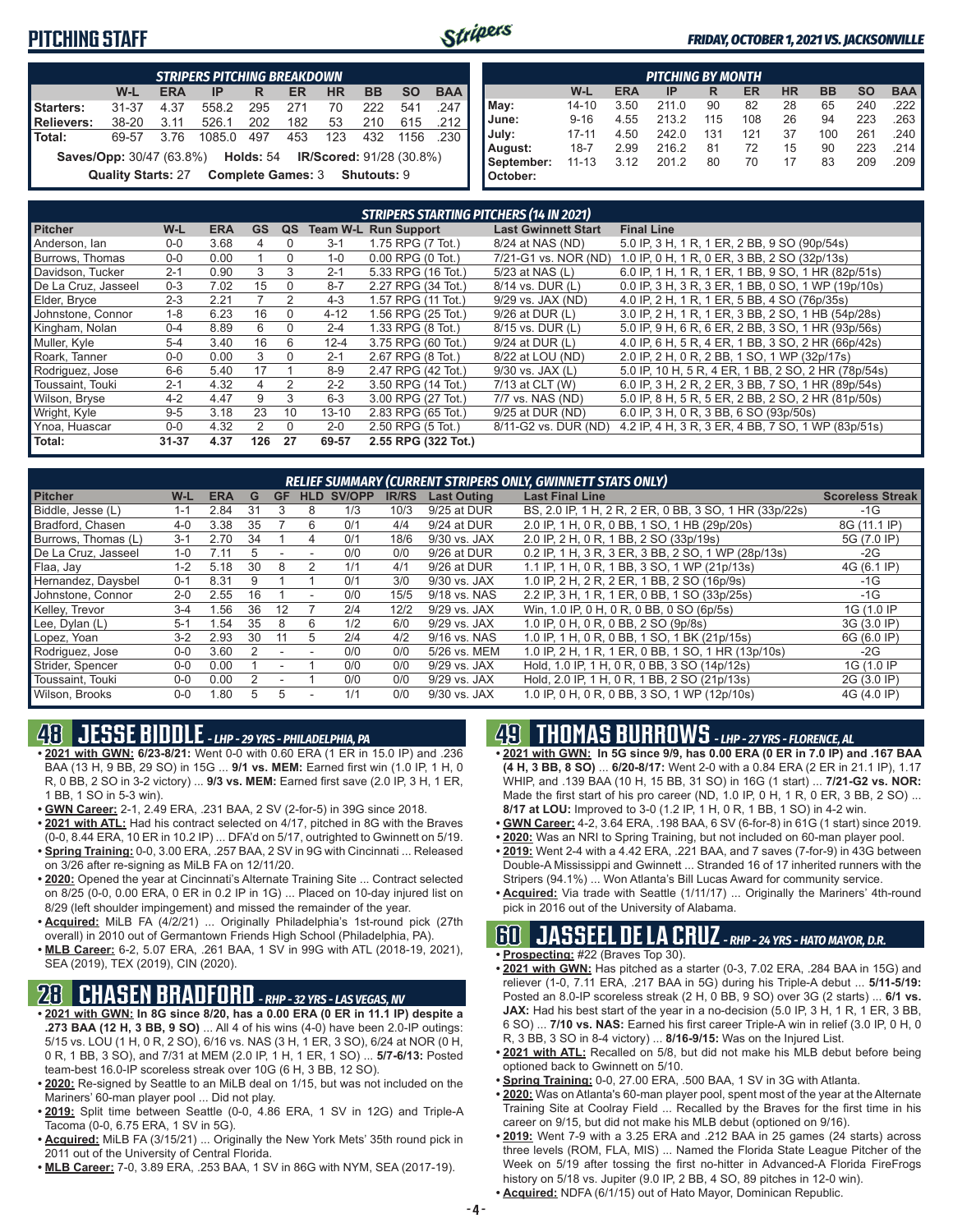# **PITCHING STAFF**

### **45 JAY FLAA** *- RHP - 29 YRS - BISMARCK, ND*

- **• 2021 with GWN: 5/13-6/24:** Did not allow an ER over his first 10G (1 R in 11.0 IP, 7 H, 9 BB, 15 SO, .171 BAA) ... **7/18 at CLT:** Earned his first save with GWN, tossing 1.0 IP (1 H, 1 ER, 0 BB, 2 SO) in a come-from-behind 13-12 victory ... **8/3 vs. CLT:** Earned first win with GWN (1.0 IP, 1 H, 0 R, 1 BB, 1 SO in 4-2 win).
- **• 2021 with ATL:** From 5/23-5/30, went 0-0 with a 27.00 ERA (4 ER in 1.1 IP) in 1G ... Outrighted to Gwinnett on 7/13.
- **• 2021 with BAL:** Selected by Baltimore on 4/26 and made his MLB debut on 4/27 vs. the NY Yankees (1.1 IP, 2 BB, 1 SO, struck out Aaron Judge) ... Optioned on 4/28, appeared in 1G with Triple-A Norfolk (0-0, 16.20) ... DFA'd on 5/8.
- **• Spring Training:** 0-0, 3.38 ERA, .200 BAA, 0 SV in 3G with Baltimore.
- **• 2020:** Was not on Baltimore's 60-man player pool, did not play.
- **• 2019:** Went 2-5 with a 4.69 ERA, .256 BAA, and 5 SV in 40G (3 starts) between Double-A Bowie and Norfolk (2-3, 5.24 ERA, 4 SV in 29G during Triple-A debut).
- **• Acquired:** Claimed off waivers from Baltimore (5/11/21) ... Originally the Orioles' 6th-round pick in 2015 out of North Dakota State University (Fargo, ND).
- **• MLB Career:** 0-0, 13.50 ERA, .300 BAA in 2G with Baltimore, Atlanta (2021).

# **36 DAYSBEL HERNANDEZ** *- RHP - 25 YRS - SANDINO, CUBA*

- **• MLB.com Prospect Ranks:** #27 (Braves Top 30).
- **• 2021 with GWN:** Was part of Gwinnett's Opening Night roster and made his Triple-A debut, going 0-1 with a 9.64 ERA and .235 BAA in 5G from 5/5-5/21 ... Transferred to Double-A Mississippi on 5/25 ... Rejoined Gwinnett on 9/14.
- **• 2021 with MIS:** Went 3-1 with a 2.76 ERA, .200 BAA, and 3 SV (3-for-5) in 26G from 5/25-9/12 ... Over his final 16G from 7/1-9/12, posted a 1.33 ERA (3 ER in 20.1 IP) and .164 BAA ... **7/10 vs. PNS:** Tossed final 2.0 IP of combined no-hitter (Bryce Elder threw 7.0 hitless IP) in 6-0 victory.
- **• Spring Training:** 0-0, 9.00 ERA, .353 BAA, 0 SV in 6G with Atlanta.
- **• 2020:** Was not on the Braves' 60-man player pool ... Participated in Atlanta's Instructional League at Coolray Field in October.
- **• 2019:** Spent entire season with Advanced-A Florida, going 5-2 with a 1.71 ERA, .184 BAA, and 7 SV (7-for-10) in 35G ... Named MiLB.com Braves Org. All-Star.
- **• Acquired:** NDFA (9/13/17) out of Sandino, Cuba.

# **43 TREVOR KELLEY** *- RHP - 27 YRS - PROVIDENCE, RI*

- **• 2021 with GWN: Is 3-2 with 0.76 ERA (4 R, 2 ER in 23.2 IP), 2 SV, .132 BAA (10 H, 12 BB, 30 SO) over 22G since 7/11** ... **5/12-6/27:** Allowed runs in just 2 of 13G for a 1.72 ERA (3 ER in 15.2 IP, 13 H, 6 BB, 15 SO, .241 BAA) ... **9/4 vs. MEM:** Earned first save (2.0 IP, 0 H, 0 R, 0 BB, 3 SO in 5-2 win).
- **• Spring Training:** Did not pitch in Chicago Cubs' MLB camp ... Released on 4/23. **• 2020:** Pitched in 4G with Philadelphia, going 0-0 with a 10.80 ERA ... Outrighted
- on 8/14 and spent the rest of the season at the Phillies Alternate Site.
- **• 2019:** In 52G with Triple-A Pawtucket, went 5-5 with a 1.79 ERA, .216 BAA, and 12 SV ... Was an International League Midseason and Postseason All-Star and a *BA* Triple-A All-Star ... Led IL in appearances and was T-1st in saves ... Made MLB debut on 7/2 at Toronto and logged 10G with Boston (0-3, 8.64 ERA).
- **• Acquired:** MiLB FA (4/28/21) ... Originally Boston's 36th-round pick in 2015 out of the University of North Carolina at Chapel Hill.
- **• MLB Career:** 0-3, 9.26 ERA, .347 BAA, 0 SV in 14G with BOS (2019), PHI (2020).

## **58 DYLAN LEE** *- LHP - 27 YRS - DINUBA, CA*

- **• 2021 with GWN: Is 3-1 with 0.42 ERA (2 R, 1 ER in 21.2 IP), 1 SV, .147 BAA (11 H, 3 BB, 30 SO) in 18G since 7/18** ... **5/4 at CLT:** Earned the win in his Stripers' debut (2.0 IP, 1 H, 1 R, 0 ER, 0 BB, 3 SO in 10-9 win in 12 innings) ... **6/11 at MEM:** Recorded his first pro hit, a double (1-for-2, R) ... **5/26-7/9:** Had a 1.65 ERA (3 ER in 16.1 IP, 9 H, 2 BB, 12 SO) and .161 BAA over 12G ... **8/18 at LOU:** Earned his first save with the Stripers (1.0 IP, 0 H, 0 R, 0 BB, 1 SO in 4-1 win) ... **7/31-9/3:** Pitched 13.1 scoreless IP over 10G (4 H, 1 BB, 18 SO), going 2-0 with 1 SV.
- **• 2021 with ATL:** Had his contract selected on 9/22, but did not make his MLB debut before being optioned back to Gwinnett on 9/25.
- **• Spring Training:** 0-0, 0.00 ERA, 0 SV in 2G with Miami ... Released on 3/29.
- **• 2020:** Was a non-roster invite to Marlins Spring Training, but was not on Miami's 60-man player pool ... Did not play.
- **• 2019:** Logged 45G between Double-A Jacksonville (0-3, 1.91 ERA, .176 BAA, 13 SV in 32G) and Triple-A New Orleans (1-3, 4.71 ERA, .329 BAA, 0 SV in 13G).
- **• Acquired:** MiLB FA (4/15/21) ... Originally Miami's 10th-round pick in 2016 out of Cal State Fresno.

# **55 YOAN LOPEZ** *- RHP - 28 YRS - NUEVA GERONA, CUBA*

- **• 2021 with GWN: Is 1-0 with 1.50 ERA (4 R, 3 ER in 18.0 IP), 2 SV, and .159 BAA (10 H, 4 BB, 20 SO) in 17G since 7/18** ... **7/18-8/21:** Went 1-0 with 0.82 ERA (1 ER in 11.0 IP) and .162 BAA (6 H, 4 BB, 13 SO) in 10G ... **8/11-G2 vs. DUR:** Tallied his first save with the Stripers (1.0 IP, H, 0 R, 3 BB, 2 SO), leaving bases loaded in 5-3 win.
- **• 2021 with ARI:** Began the season on Arizona's Opening Day roster ... In 2 stints, went 0-0 with a 6.57 ERA (9 ER in 12.1 IP) and 0 SV (0-for-3) in 13G ... DFA'd on 5/20, traded to Atlanta on 5/22 and optioned to Gwinnett.
- **• Spring Training:** 1-0, 4.91 ERA, .214 BAA, 0 SV in 8G with Arizona.
- **• 2020:** In 20G with Arizona, went 0-1 with a 5.95 ERA, .269 BAA, and 2 holds. **• 2019:** Set MLB career highs in G (70) and holds (21), going 2-7 with a 3.41 ERA,
- .232 BAA, and 1 SV (1-for-4) with the D-backs. **• Acquired:** Via trade with Arizona in exchange for CF Deivi Estrada (5/22/21) ... Originally signed by the D-backs as a NDFA out of Cuba (1/16/15).
- **• MLB Career:** 2-8, 4.25 ERA, .252 BAA, 1 SV in 113G with Arizona (2018-21).

# **33 SPENCER STRIDER** *- RHP - 22 YRS - COLUMBUS, OH*

- **• MLB.com Prospect Ranks:** #10 (Braves Top 30). **• 2021 with GWN:** Promoted to Gwinnett on 9/28 ... Joins Bryce Elder (5th round) as Braves 2020 draft picks to reach Triple-A in 2021 ... **9/29 vs. JAX:** Made
- Triple-A debut, touching 101 mph while striking out 3 in 1.0 IP (1 H, 0 R). **• 2021 Season: Has pitched at 4 levels during his pro debut, going 3-7 with a 3.64 ERA, 1.11 WHIP, and .190 BAA in 22G (21 starts)** ... After brief stints with Low-A Augusta (0-0, 0.59 ERA in 4 starts) and Advanced-A Rome (0-0, 2.45 ERA in 3 starts), joined Double-A Mississippi on 6/22 ... Went 3-7 with a 4.71 ERA and .211 BAA in 14 starts with the M-Braves, ranking 7th in the Double-A South in strikeouts (94) ... Pitched once in the Double-A South Championship Series, starting Mississippi's Game 3 win vs. Montgomery (ND, 5.0 IP, 6 H, 3 R, 2 ER, 0
- BB, 7 SO in 11-9 win). **• 2020:** Following the draft, added to the Braves' 60-man player pool and pitched at the Alternate Training Site at Coolray Field (no MLB debut).
- **• Acquired:** Braves' 4th-round pick in 2020 out of Clemson University.

# **62 TOUKI TOUSSAINT** *- RHP - 25 YRS - PEMBROKE PINES, FL*

- **• 2021 with GWN:** In 2 stints (6/26-7/13, 9/26-current), is 2-1 with 3.66 ERA (8 ER in 19.2 IP) and .167 BAA in 6G (4 starts)... First stint was MLB rehab (2-1, 4.32 ERA, .175 BAA in 4 starts) while on Braves 60-day IL (right shoulder strain).
- **• 2021 with ATL:** Activated on 7/16, went 3-3 with 4.50 ERA and .234 BAA in 11G (10 starts) ... In 5G in August, was 2-0 with 2.74 ERA and .207 BAA ... Placed on Bereavement List on 9/22, activated and optioned to Gwinnett on 9/26.
- **• 2020 with ATL:** Recalled from Alternate Training Site on 7/23, 9/14, and 9/28 ... Went 0-2 with an 8.88 ERA and .276 BAA in 7G (5 starts).
- **• GWN Career:** 8-7, 4.02 ERA, .237 BAA in 24G (22 starts) since 2018.
- **• Acquired:** Via trade with Arizona in exchange for INF Phil Gosselin (6/20/15) ... Originally D-backs' 1st-round pick in 2014 (Coral Springs Christian Academy, FL).
- **• MLB Career:** 9-6, 5.46 ERA, .243 BAA, 0 SV (0-for-1) in 49G (21 starts) with Atlanta (2018-21) ... Made MLB Postseason debut in 2018, logging 2 relief outings in NLDS vs. LA Dodgers (1-0, 0.00 ERA, 0 ER in 3.0 IP, .111 BAA).

## **56 BROOKS WILSON** *- RHP - 25 YRS - LAKELAND, FL*

- **• 2021 with GWN: In 4G since 9/18, has 0.00 ERA (0 ER in 4.0 IP) and .071 BAA (1 H, 1 BB, 8 SO)** ... **9/14 vs. NAS:** Made his Triple-A debut, earning the save (1.0 IP, 1 H, 1 ER, 1 BB, 1 SO, induced game-ending 5-4-3 DP in 6-5 victory).
- **• 2021 with MIS:** In 33G with the M-Braves, went 3-1 with a 2.45 ERA, .201 BAA, and 5 SV (5-for-9) ... Went at least 2.0 IP in 8 outings ... **5/7-5/23:** Did not allow a run over his first 5G (8.2 IP) at the Double-A level ... **5/7-6/29:** Went 2-1 with a 1.61 ERA, .158 BAA, and 1 SV (1-for-3) in 14G ... **9/3-9/12:** Posted a 1.80 ERA (1 ER in 5.0 IP), .167 BAA, and 2 SV (2-for-2) over his final 5G.
- **• 2020:** Was not on the Braves' 60-man player pool, did not play.
- **• 2019:** Spent the entire year with Advanced-A Florida, going 4-3 with a 2.47 ERA, 1.20 WHIP, and .240 BAA in 24G (11 starts) ... Went 3-3 with a 2.60 ERA in his 11 starts, including his first career CG on 8/29 at Charlotte (loss, 6.0 IP, 8 H, 4 R, 3 ER, 0 BB, 5 SO) ... In 13 relief outings, was 1-0 with a 2.16 ERA.
- **• Acquired:** Braves 7th-round pick in 2018 out of Stetson University (DeLand, FL).

|                                   | <b>PITCHER AWARDS &amp; HONORS</b>                                                                                  |                                                      | <b>SCORELESS INNINGS STREAKS (15-PLUS INNINGS)</b> |                    |                                     |                                      |  |  |  |
|-----------------------------------|---------------------------------------------------------------------------------------------------------------------|------------------------------------------------------|----------------------------------------------------|--------------------|-------------------------------------|--------------------------------------|--|--|--|
| <b>Pitcher</b>                    | Award/Date                                                                                                          | <b>Stats</b>                                         | <b>Pitcher</b>                                     | Length             | <b>Dates</b>                        | <b>Stats</b>                         |  |  |  |
| Wilson, B.<br>Wright, K.<br>Elder | AAA East Pitcher of Week (6/28-7/4)<br>AAA East Pitcher of week (9/13-9/19)<br>2021 Braves MiLB Pitcher of the Year | 0-0, 7.0 IP, 0 ER, 7 SO<br>2-0, 15.0 IP, 4 ER, 11 SO | Bradford, C.<br>Wright, K.                         | 16.0 IP<br>16.0 IP | 5/7-6/13 (10G)<br>9/14-Current (3G) | 6 H, 3 BB, 12 SO<br>5 H, 3 BB, 11 SO |  |  |  |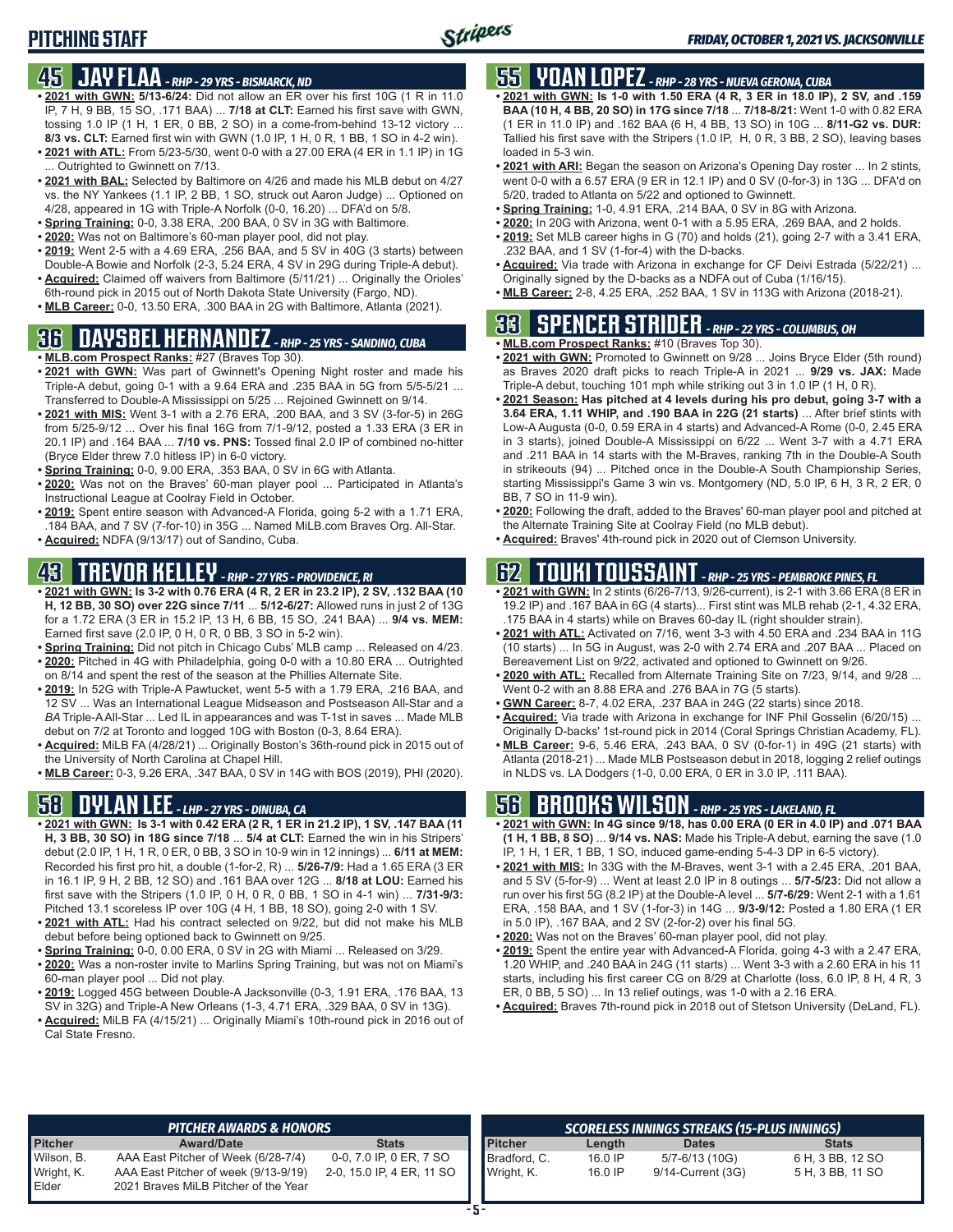# **17 JOHAN CAMARGO** *- INF - 27 YRS - PANAMA CITY, PANAMA*

*SEASON WITH GWN:*.324, 18 HR, 66 RBI, 0 SB, .949 OPS *HIT STREAK:* 9G (17-35)

**BATTERS**

- *9/30 vs. JAX:* 3-5, HR, R, 2 RBI *FINAL STRETCH:* .556 (5-9), 2B, HR, 2 RBI **• Leaderboard:** Entering 10/1, ranks among Triple-A East top 10 in batting (2nd, .324), OPS (3rd, .949), OBP (4th, .399), hits (4th, 122), SLG (5th, .551), total bases (5th, 207), runs (6th, 68), RBI (8th, 66), XBH (T-8th, 45), triples (T-9th, 4).
- **• 2021 with GWN: Since 9/1, batting .414 (29-for-70, 6 2B, 1 3B, 5 HR, 10 R, 18 RBI, 1.224 OPS) in 19G** ... **5/8 at CLT:** Notched first career multi-HR game (2-for-4, 2 HR, 2 RBI) ... **6/5 vs. JAX:** Started 5-4-3 triple play, GWN's first since 5/28/19 at TOL ... **7/18 at CLT:** Hit a 2-out, 2-run HR (#8) in 9th for a 12-11 lead (GWN had trailed 11-3) ... **7/22-8/14:** Posted team-best 20G on-base streak (.347, 26-for-75, 4 2B, 2 3B, 2 HR, 14 R, 14 RBI, 6 BB, .924 OPS) ... **9/4 vs. MEM:** Matched season high with 4 RBI (2-for-3, HR #15) in 5-2 victory ... **9/4-9/9:** Posted 5-straight multihit games (.579, 11-for-19, 2 2B, 1 HR, 1 R, 5 RBI, 1.442 OPS) ... **9/19 vs. NAS:** Matched season high with 4 RBI (2-for-5, 2B, HR #17) in 7-0 win.
- **• Gwinnett Career:** Has hits in 118 of 156G (75.6%) since 2017, batting .332 (198 for-596, 40 2B, 5 3B, 27 HR, 101 R, 108 RBI, 1 SB, .949 OPS).
- **• 2021 with ATL:** In 7 stints with the Braves, batting .000 (0-for-16, 1 R) in 15G.
- **• 2020:** Made Braves' Opening Day roster and batted .200 (8 2B, 4 HR, 16 R, 9 RBI) in 35G ... Played in 4G during NLCS (.250, 2-for-8, 1 2B, 1 RBI).
- **• Acquired:** NDFA (7/2/10) out of Panama City, Panama.
- **• MLB Career:** .257, 68 2B, 4 3B, 34 HR, 144 RBI, 2 SB in 364G with Atlanta (2017- 21) ... Played in 2018 and 2020 Postseasons (.087, 1 2B, 1 RBI in 8G).

## **9 RYAN CASTEEL** *- 1B/C - 30 YRS - CHATTANOOGA, TN*

*SEASON WITH GWN:*.224, 8 HR, 27 RBI, 0 SB, .723 OPS *HIT STREAK:* -7G (0-18) *9/30 vs. JAX:*PH, 0-1 *FINAL STRETCH:* .000 (0-18)

- **• 2021 with GWN: 5/15-5/18:** Had 6 RBI in 3G span, including 5/15 vs. LOU (1-for-2, GW 3-run 2B, 3 RBI) and 5/16 vs. LOU (1-for-3, HR, 2 RBI) ... **6/3 vs. JAX:** Hit pinch-hit 2-run HR (#2) ... **6/24 at NOR:** Crushed game-winning grand slam (#3) in 6-2 victory (1-for-4, 4 RBI), his 2nd career slam (first since 7/20/13 with Adv-A Modesto) ... **8/8-G2 vs. CLT:** Homered for the first time since 6/24 (#4), decisive 2-run shot in 8-2 victory ... **9/9 at COL:** Blasted solo HR (#6) for lone run in 1-0 win ... **9/1-9/19:** Hit .333 (7-for-21, 3 HR, 3 R, 6 RBI, 1.153 OPS) in 7G.
- **• 2020:** Was not on the Braves' 60-man player pool ... Did not play.
- **• 2019:** Played 118G with Double-A Mississippi, batting .263 (21 2B, 2 3B, 21 HR, 73 RBI, .811 OPS) ... Ranked 2nd in the Southern League in homers and RBI, 3rd in slugging (.477) ... Was his 2nd career 20-homer season (hit 22 in 2013).
- **• Acquired:** MiLB FA (3/14/21) ... Originally Colorado's 17th-round pick in 2010 out of Cleveland State Community College (Cleveland, TN).

### **12 TRAVIS DEMERITTE** *- OF - 27 YRS - NEW YORK, NY*

*SEASON WITH GWN:*.279, 21 HR, 57 RBI, 7 SB, .937 OPS *HIT STREAK:* -1G (0-5) *9/30 vs. JAX:*0-5 *FINAL STRETCH:* .095 (2-21), HR, 3 RBI

- **• Leaderboard:** Entering 10/1, ranks T-6th in Triple-A East in homers (21). **• 2021 with GWN: 5/4 at CLT:** Tallied 5 RBI (3-for-6, HR) to set GWN Opening Night record ... **6/2-7/21:** Posted 10G hitting streak (.372, 16-for-43, 2 2B, 3 HR, 10 R, 8 RBI, 1.041 OPS) ... **6/10-7/10:** Was on the Injured List ... **7/17-7/25:** Hit 3 grand slams in 7G span, raising his career total to 6 (4 with GWN) ... **7/27 at MEM:** Homered for 3rd straight game, GW solo blast (#12) in 1-0 win ... **8/21 at LOU:** Matched a season high with 4 hits (4-for-4, 3-run HR, 2 R, 4 RBI) ... **9/12 at COL:** Hit 20th HR of the year (1-for-5, 3 RBI), becoming 3rd player in GWN history
- with two 20-HR seasons (Ernesto Mejia in 2012-13, Stefan Gartrell in 2011-12). **• Gwinnett Career:** Has reached base in 150 of 175G (85.7%) since 2019, batting .283 (169-for-597, 41 2B, 2 3B, 41 HR, 118 R, 130 RBI, 11 SB, .941 OPS).
- **• 2020:** Hit .172 with 1 2B, 4 RBI in 18G with Detroit ... DFA'd on 2/5/21.
- **• 2019:** Made his Triple-A debut with Gwinnett and was an IL All-Star (.286, 20 HR, 73 RBI, .944 OPS in 96G) ... Traded to Detroit on 7/31, made his MLB debut (.225, 3 HR, 10 RBI in 48G).
- **• Acquired:** Off Waivers from Detroit (2/12/21) ... Originally Texas' 1st-round pick (30th overall) in 2013 out of Winder-Barrow High School (Winder, GA).
- **• MLB Career:** .217, 8 2B, 2 3B, 3 HR, 14 RBI, 3 SB with Detroit (2019-20).

# **18 PHILLIP ERVIN** *- OF - 29 YRS - MOBILE, AL*

*SEASON WITH GWN:*.192, 8 HR, 27 RBI, 11 SB, .632 OPS *HIT STREAK:* -2G (0-2)

- *9/30 vs. JAX:*PH, 0-1 *FINAL STRETCH:* .091 (1-11), HR, RBI
- **• 2021 with GWN: 6/2 vs. JAX:** Hit decisive 3-run HR (#1) and tallied season-high 4 RBI (1-for-4, R) ... **6/13 at MEM:** Belted game-tying 2-run HR (#2) with 2 outs in the 9th of an eventual 7-6 loss (1-for-3, 1 R, 2 RBI) ... **7/7 vs. NAS:** Clubbed game-tying 2-run pinch-hit HR (#5, 1-for-1, 2 RBI) ... **8/1 at MEM:** Lined GWRBI single with 2 outs in 9th inning in 4-2 win (1-for-2, RBI) ... **9/3 vs. MEM:** Launched 2nd pinch-hit homer of the year (solo, 1-for-1, 1 RBI).
- **• 2020:** Between Cincinnati and Seattle, hit .149 with 3 2B, 4 RBI, 1 SB in 37G ... DFA'd by the Reds (8/28), Mariners (12/16), and Chicago Cubs (2/20/21).
- **• Acquired:** Off waivers from the Chicago Cubs (2/22/21) ... Originally Cincinnati's 1st-round pick (27th overall) in 2013 out of Samford University (Homewood, AL).
- **• MLB Career:** .247, 26 2B, 8 3B, 17 HR, 68 RBI, 15 SB in 237G with CIN, SEA (2017-20) ... Tallied 7 of his 8 career triples in 2019 (ranked 7th in NL).

#### **7 MAIKEL FRANCO** *- INF - 29 YRS - AZUA, D.R. SEASON WITH GWN:*.208, 0 HR, 0 RBI, 0 SB, .505 OPS *HIT STREAK:* 2G (3-8)

- *9/30 vs. JAX:*1-4 *FINAL STRETCH:* .333 (4-12)
- **• 2021 with GWN:** Joined on 9/8, is making his Atlanta organization debut. **• 2021 with BAL:** Signed a MLB deal on 3/16 ... Hit .210 (22 2B, 11 HR, 31 R, 47
- RBI, .608 OPS) in 104G ... Hit season-best .269 (6 2B, 4 HR, 12 R, 17 RBI, .768 OPS) in 26G in June ... Released on 8/25.
- **• 2020 with KC:** Signed a MLB deal with Kansas City on 12/27/19 ... In lone season with the Royals, hit .278 (16 2B, 8 HR, 23 R, 38 RBI, 1 SB, .778 OPS) in 60G.
- **• Acquired:** MiLB FA (8/31/21) ... Originally a NDFA with Philadelphia (1/13/10).
- **• Triple-A History:** With Lehigh Valley (2014-15, 2019), hit .272 (47 2B, 6 3B, 22 HR, 84 R, 108 RBI, 5 SB, .765 OPS) in 178G.
- **• MLB Career:** .246, 148 2B, 4 3B, 121 HR, 428 RBI, 4 SB in 820G with PHI (2014- 19), KC (2020), BAL (2021) ... In 6 years with Phillies, hit .249 with 102 HR, 343 RBI (had 20-plus HR in 3-straight years from 2016-18).

## **8 RYAN GOINS** *- INF - 33 YRS - TEMPLE, TX*

| <b>SEASON WITH GWN:</b> .238, 6 HR, 34 RBI, 3 SB, .649 OPS | <b>HIT STREAK:</b> $1G(2-4)$          |  |  |  |  |  |  |
|------------------------------------------------------------|---------------------------------------|--|--|--|--|--|--|
| 9/30 vs. JAX: 2-4                                          | <b>FINAL STRETCH:</b> .333 (8-24), SB |  |  |  |  |  |  |
|                                                            |                                       |  |  |  |  |  |  |

- **• 2021 with GWN: 5/4 at CLT:** Hit Gwinnett's first HR of the season (solo, 2-for-5, RBI) ... **5/12 vs. LOU:** Set season highs for hits (3-for-4) and RBI (3) ... **6/18-6/29:** Posted season-best 8G hitting streak (.400, 10-for-25, 1 2B, 3 R, 6 RBI) ... **7/4 at DUR:** Homered for the first time since Opening Night (2-run, #2, 1-for-4, 2 RBI) ... **8/13 vs. DUR:** Clubbed 2-run HR (#4) in 8th inning for decisive runs in 6-4 victory (2-for-4, 2 R, 2 RBI) ... **8/6-8/17:** In his first 8G since returning from the Olympics, hit .304 (7-for-23, 3 HR, 5 R, 6 RBI, .987 OPS).
- **• Tokyo Olympics:** Was on GWN's Temporary Inactive List while playing for Mexico in this year's Olympics ... Hit .250 (1-for-4, R, RBI) in 2G (MEX went 0-3).
- **• Triple-A Career:** Has played for BUF (2013-16), LHV (2018), CLT (2019), and GWN (2021) ... Was teammates with MGR Matt Tuiasosopo in 2014 with BUF.
- **• 2020:** Played in 14G with the Chicago White Sox, batting .000 (0-for-9, 4 R) ... Spent most of the year at the Alternate Training Site in Schaumburg, IL.
- **• Acquired:** MiLB FA (2/25/21) ... Originally Toronto's 4th-round pick in 2009 out of Dallas Baptist University (Dallas, TX).
- **• MLB Career:** .228, 71 2B, 12 3B, 22 HR, 158 RBI in 555G with TOR, KC, CWS (2013-20) ... Played for TOR in 2015-16 Postseasons (.146, 1 HR, 5 RBI in 14G).

## **5 TERRANCE GORE** *- OF - 30 YRS - MACON, GA*

*SEASON WITH GWN:*.231, 0 HR, 1 RBI, 18 SB, .690 OPS *HIT STREAK:* 1G (2-3) *9/30 vs. JAX:*DNP *FINAL STRETCH:* .222 (2-9), SB

- **• 2021 with GWN:** Is 18-for-22 (81.8%) in stolen base attempts, including a pair of 2-steal games (5/18 at NAS, 6/18 vs. NAS) ... **6/9-G2 at MEM:** Stole 3rd and scored winning run in 8th inning of 3-1 victory ... **7/10 vs. NAS:** Notched seasonhigh 3 hits (3-for-3, 2B, R).
- **• 2020:** Logged 2G in his lone season with the Los Angeles Dodgers (0 PA).
- **• Acquired:** MiLB FA (2/18/21) ... Originally Kansas City's 20th-round pick in 2011 out of Gulf Coast Community College (Panama City, FL).
- **• MLB Career:** .224, 2 2B, 1 3B, 0 HR, 1 RBI, 40 SB in 102G with KC, CHC, LAD (2014-20) ... Played in the Postseason with KC (2014-15) and CHC (2018), going 0-for-2 with 3 R, 5 SB ... Won World Series with the Royals in 2015.

## **4 SEAN KAZMAR JR.** *- INF - 37 YRS - VALDOSTA, GA*

| <b>SEASON WITH GWN: .218. 9 HR. 26 RBI. 3 SB. .630 OPS</b> |                                                                               |  | <b>HIT STREAK:</b> $1G(1-3)$     |  |
|------------------------------------------------------------|-------------------------------------------------------------------------------|--|----------------------------------|--|
| $9/30$ vs. JAX: DNP                                        |                                                                               |  | <b>FINAL STRETCH: .333 (1-3)</b> |  |
| - -                                                        | $0.001$ $(0.001)$ $(0.001)$ $(0.001)$ $(0.001)$ $(0.001)$ $(0.001)$ $(0.001)$ |  |                                  |  |

- **• Gwinnett Career:** Batting .263 (675-for-2562, 136 2B, 12 3B, 46 HR, 308 R, 296 RBI, 26 SB) in 749G over 8 seasons ... Leads in career G, AB, H, TB (973), 2B, R, RBI ... Ranks 2nd in career 3B (12) ... Ranks 3rd in career HR (46).
- **• Braves Records:** Owns Atlanta Braves Triple-A records for career hits (passed Larry Whisenton's 657 on 7/31 at MEM) and at-bats (passed Chico Ruiz's 2,510 on 8/22 at LOU) ... Is 2nd in doubles (136), 3rd in games (749), 4th in RBI (296).
- **• 2021 with GWN: 5/25 vs. MEM:** Lined a walk-off single in the 9th for a 2-1 win, his first career walk-off RBI with GWN ... **7/8-G1 vs. NAS:** Passed Joey Terdoslavich for 3rd on GWN career HR list (#42, 1-for-3, 2 RBI) ... **7/22 vs. NOR:** Passed Damon Hollins for 2nd on ATL Triple-A hits list (#649, 2-for-3, HR, 2 RBI) ... **7/28 at MEM:** Notched his 999th and 1,000th career Triple-A hits (2-for-5, R) ... **9/1 vs. MEM:** Hit game-winning 2-run HR (#9) in 7th for 3-2 victory (2-for-3, 2 RBI).
- **• 2021 with ATL:** Contract selected on 4/17, has spent 2 stints with Atlanta (4/17- 4/23, 5/4-5/7), going 0-for-2 ... Pinch hit on 4/17 at the Chicago Cubs, marking his first MLB appearance in 4,589 days since 9/23/08 with San Diego ... The last player with a bigger gap between MLB appearances was Ralph Winegarner (13 years, 14 days between 6/23/36 with CLE and 7/7/49 with STL).
- **• Acquired:** MiLB FA (12/7/20) ... Originally San Diego's 5th-round pick in 2004 out of the College of Southern Nevada.
- **• MLB Career:** .195, 1 2B, 0 3B, 0 HR, 2 RBI in 22G with SD (2008), ATL (2021).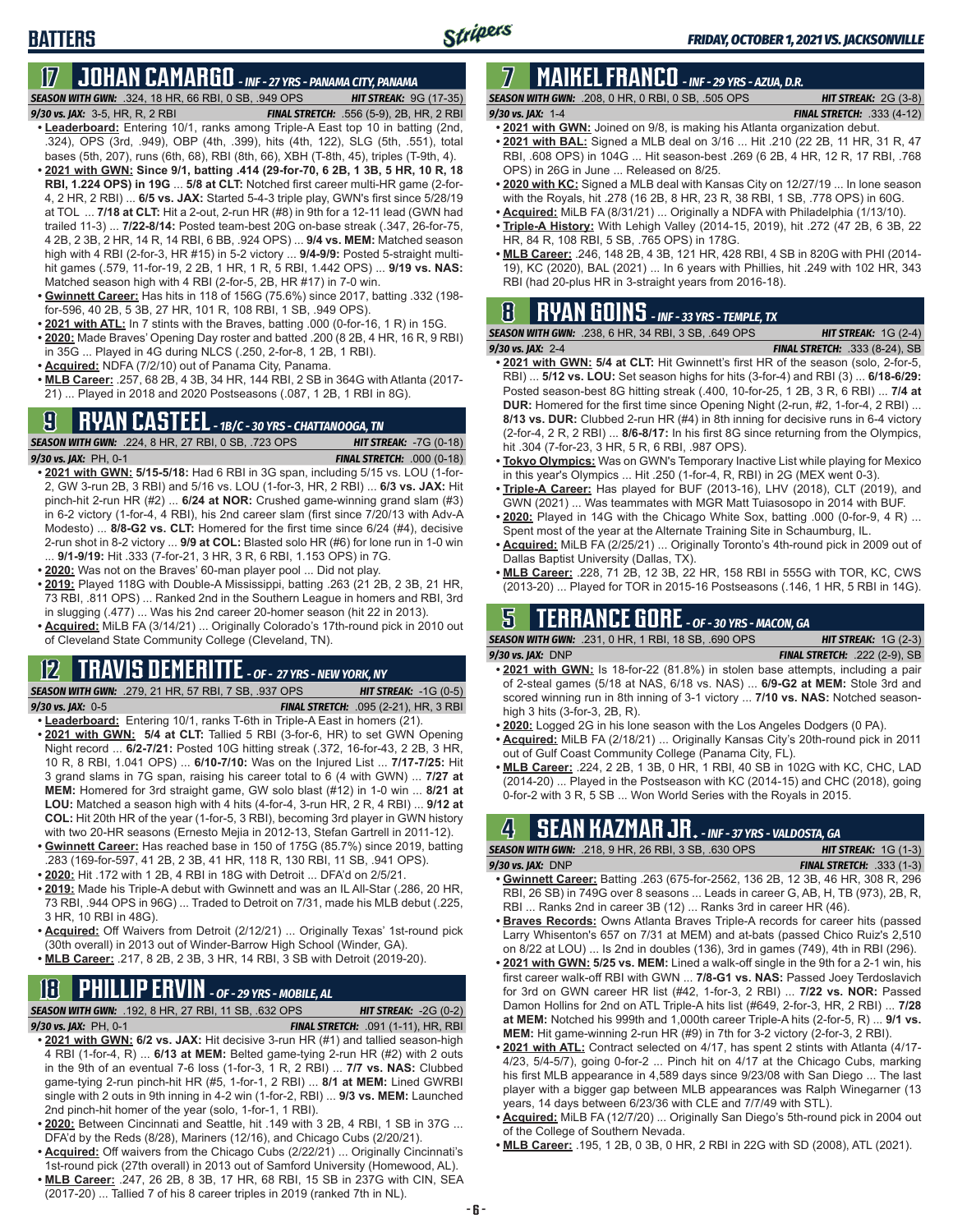# **40 SHEA LANGELIERS** *- C - 23 YRS - PORTLAND, OR*

**BATTERS**

| <b>SEASON WITH GWN: .000, 0 HR, 0 RBI, 0 SB, .400 OPS</b> | <b>HIT STREAK:</b> $-1G(0-3)$     |
|-----------------------------------------------------------|-----------------------------------|
| 9/30 vs. JAX: $PH$ , 0-0, BB, R                           | <b>FINAL STRETCH:</b> $.000(0-3)$ |

- **• MLB.com Prospect Ranks:** #2 (Braves Top 30), #69 (Top 100). **• 2021 with GWN:** Promoted from Double-A Mississippi on 9/28 ... **9/29 vs. JAX:**
- Made Triple-A debut (0-for-3, BB). **• Player of the Year:** On 9/28, selected by Atlanta as winner of the 2021 Hank Aaron Award for Braves Minor League Player of the Year.
- **• 2021 with MIS:** Batted .258 (85-for-329, 13 2B, 22 HR, 56 R, 52 RBI, 1 SB, .836 OPS) in 92G ... Ranked among Double-A South top 10 in homers (3rd), SLG (3rd, .498), OPS (4th, .836), runs (7th), total bases (8th, 164), XBH (T-9th, 35), and batting (10th) ... Ranked T-2nd in MiLB in runners caught stealing with 30 (30 of-72, 41.6%) ... Named Double-A South Player of the Week for 5/24-5/30 (.421, 8-for-19, 2 2B, 1 HR, 5 R, 5 RBI, 1.160 OPS) ... Helped M-Braves win Double-A South championship (.222, 4-for-18, 1 2B, 1 R, 2 RBI in 5G).
- **• 2020:** Spent entire year at Braves Alternate Training Site in Gwinnett.
- **• 2019:** Made his professional debut with Class-A Rome, batting .255 (55-for-216, 13 2B, 2 HR, 27 R, 34 RBI, .652 OPS) in 54 games.
- **• Acquired:** Braves' 1st-round pick (9th overall) in 2019 out of Baylor University.

# **20 JONATHAN MORALES** *- C - 26 YRS - ARROYO, PUERTO RICO*

*SEASON WITH GWN:*.145, 2 HR, 12 RBI, 0 SB, .377 OPS *HIT STREAK:* -2G (0-7)

*9/30 vs. JAX:*DNP *FINAL STRETCH:* .000 (0-7) **• 2021 with GWN: 5/7 at CLT:** Tied his single-game career high with 5 RBI, going

- 2-for-6 with a 3-run HR (#1) in the 9th ... **8/6 vs. CLT:** Hit a 2-out walk-off single in 11th inning for 4-3 win (2nd career walk-off with GWN, last on 7/21/18 vs. PAW) ... **8/20 at LOU:** Went 4-for-4 (2B, HR, 2 R, 3 RBI), his most hits in a game since 8/13/16 with Class-A Rome at Hickory (career-best 5-for-5).
- **• GWN Career:** In 99G since 2018, batting .216 (10 2B, 4 HR, 33 RBI, .539 OPS).
- **• 2020:** Spent entire year at Braves Alternate Training Site in Gwinnett (no MLB debut) ... Played for Caguas of the Puerto Rican Winter League (.394, 3 HR, 9 RBI in 13G), earning PWL Postseason All-Star honors.
- **• 2019:** Hit .240 (13 2B, 2 HR, 27 R, 25 RBI) in 80G between Double-A Mississippi and Gwinnett ... Logged 1 game during the IL Playoffs (0-for-1, BB).
- **• Acquired:** Braves' 25th-round pick in 2015 out of Miami-Dade CC.

## **15 CRISTIAN PACHE** *- OF - 22 YRS - SANTO DOMINGO CENTRO, D.R.*

*SEASON WITH GWN:*.269, 11 HR, 44 RBI, 9 SB, .758 OPS *HIT STREAK:* 2G (4-9) *9/30 vs. JAX:* 2-5, HR, 2 R, 3 RBI *FINAL STRETCH:* .211 (4-19), HR, 6 RBI

- **• MLB.com Prospect Ranks:** #1 (Braves Top 30), #39 (Top 100). **• 2021 with GWN: Since 8/1, batting .307 (47-for-153, 8 2B, 5 HR, 22 R, 22 RBI, 5 SB, .819 OPS) in 41G** ... **5/29-6/1:** Assigned to rehab (right hamstring inflammation), played 1G before being activated/optioned on 6/2 ... **6/5 vs. JAX:** Went 3-for-6 with 2 doubles, including game-tying 2-run double in 9th ... **6/10 at MEM:** Tallied first career multi-HR game (3-for-5, 2 HR, 3 R, 4 RBI) ... **6/30 at DUR:** Notched last-at-bat GWRBI single in 9th for 2-1 win (2-for-3, 2B, RBI) ... **7/21 vs. NOR:** Homered in both games of a DH (#3-4, 2-for-6, 2 R, 2 RBI) ...
- **8/11 vs. DUR:** Went 4-for-6 with 5 RBI in a DH sweep, tallying 2 HR (#8-9) and delivering 2-out walk-off single in G1 (won 4-3) ... **9/7 at COL:** Fell triple shy of the cycle (3-for-4, 2B, HR #10, 3 R, RBI, SB) ... **8/1-9/22:** Ranked 6th in Triple-A East in batting (.321, 43-for-134, 8 2B, 4 HR, 20 R, 16 RBI, 5 SB, .847 OPS in 36G).
- **• 2021 with ATL:** On Atlanta's Opening Day roster for the first time ... Hit .111 (3 2B, 1 HR, 6 R, 4 RBI) in 22G ... Placed on IL twice, on 4/14 and 5/14.
- **• 2020:** Spent most of the year at the Alternate Training Site ... Made his MLB debut on 8/21 vs. Philadelphia (1-for-4) ... Played just 2G during regular season (.250) ... Also made MLB Postseason debut (.182, 1 2B, 1 HR, 4 R, 4 RBI in 12G).
- **• 2019:** Between Mississippi (104G) and Gwinnett (26G), hit .277 (36 2B, 9 3B, 12 HR, 63 R, 61 RBI, 8 SB, .802 OPS) in 130G ... Named a Southern League Postseason All-Star and MLB All-Star Futures Game participant.
- **• Acquired:** NDFA (7/4/15) out of Santo Domingo Centro, D.R.
- **• MLB Career:** .119, 3 2B, 0 3B, 1 HR, 4 RBI, 0 SB in 24G with Atlanta (2020-21).

### **2 YOLMER SANCHEZ** *- INF - 29 YRS - MARACAY, VENEZUELA*

*SEASON WITH GWN:*.217, 9 HR, 33 RBI, 6 SB, .656 OPS *HIT STREAK:* 2G (5-8) *9/30 vs. JAX:*2-4, 2B, R *FINAL STRETCH:* .304 (7-23), 2B, RBI, SB

- **• 2021 with GWN: 5/7 at CLT:** Went 3-for-5 (3 R, 3 RBI) with GWN's first triple of the year ... **6/9-G2 at MEM:** Stole home as part of a double-steal with Drew Waters, scored tying run in 3-1 win (1-for-2, R, SB) ... **7/30 at MEM:** Recorded 2nd career multi-HR game (1st since 5/2/15, CLT vs. SWB), hitting 2 solo shots (#4-5) including GW blast in 8th for 8-7 win (2-for-3, 3 R, 2 RBI) ... **8/26 at NAS:** Fell a homer shy of the cycle (3-for-4, 2B, 3B, RBI) in 2-1 win ... **7/22-9/5:** Hit .290 (29 for-100, 2 2B, 1 3B, 8 HR, 17 R, 18 RBI, .933 OPS) in 33G.
- **• 2020:** Played 11G with the Chicago White Sox, batting .313 (3 2B, 1 HR, 1 RBI, 1.164 OPS) ... Made his MLB Postseason debut in the ALWCS (1G, no at-bat).
- **• Acquired:** MiLB FA (3/31/21) ... Originally a NDFA with Chi. White Sox (5/29/09). **• MLB Career:** .245, 113 2B, 24 3B, 32 HR, 215 RBI, 30 SB in 657G with the Chi.
- White Sox (2014-20) ... Won an AL Gold Glove in 2019 (.987 FPCT at 2B).

# **14 CHADWICK TROMP** *- C - 26 YRS - ORANJESTAD, ARUBA*

*SEASON WITH GWN:*.143, 0 HR, 0 RBI, 0 SB, .286 OPS *HIT STREAK:* 1G (1-4) *9/30 vs. JAX:*1-4 *FINAL STRETCH:* .143 (2-14)

- **• 2021 with GWN:** Assigned on 9/21 ... Making his Braves organization debut.
- **• 2021 with SF:** In 4 stints with Giants (4/18, 6/1-6/11, 7/5-7/18, 8/26), hit .222 (4 for-18, 1 HR, 2 RBI) in 9G ... Also played 55G with Triple-A affiliate in Sacramento, batting .224 (43-for-192, 12 2B, 6 HR, 23 R, 24 RBI) ... DFA'd on 9/18.
- **• 2020:** Signed a MiLB deal with San Francisco on 1/6 ... Assigned to the Alternate Training Site on 7/19 ... Had his contract selected on 7/28 and made his MLB debut, batting .213 (13-for-61, 1 2B, 4 HR, 11 R, 10 RBI) in 24G ... Had his first career MLB hit on 7/31 vs. Texas (single off Mike Minor, finished 2-for-4 with 2B and RBI) ... Hit his first homer on 8/2 vs. Texas (2-run, off Jesse Chavez) ... Was on the IL from 9/22-8/28 (right shoulder strain) ... Re-signed on 12/9.
- **• Acquired:** Off Waivers from San Francisco (9/21/21) ... Originally signed by Cincinnati as a NDFA out of Aruba (5/24/13).
- **• MLB Career:** .215, 1 2B, 0 3B, 5 HR, 12 RBI, 0 SB in 33G with San Francisco (2020-21).

## **1 RILEY UNROE** *- INF - 26 YRS - NEW ORLEANS, LA*

| <b>SEASON WITH GWN: .067, 0 HR, 0 RBI, 1 SB, .267 OPS</b> | <b>HIT STREAK: <math>-5G(0-13)</math></b> |
|-----------------------------------------------------------|-------------------------------------------|
| $9/30$ vs. JAX: DNP                                       | <b>FINAL STRETCH: .000 (0-13)</b>         |

- **• 2021 with GWN:** Was on the Stripers' Opening Night roster, played in 6G through 5/16 (.071, 1-for-14, 2 R, 1 SB) ... Transferred to Mississippi on 5/18 ... Rejoined Gwinnett on 9/9.
- **• 2021 with MIS:** In 27G, hit .261 (23-for-88, 3 2B, 2 3B, 2 HR, 6 RBI, 1 SB, .732 OPS) ... Was on the IL from 6/16-7/14, 7/24-8/10, 8/19-9/7.
- **• 2020:** Was not on Braves' 60-man player pool ... Played for Brisbane in Australian Baseball League (.176, 0 HR, 3 R, 0 RBI in 6G).
- **• 2019:** Played for Advanced-A Florida, Double-A Mississippi, and Gwinnett, batting .281 (22 2B, 3 3B, 9 HR, 59 R, 60 RBI, 14 SB) in 128G ... Named Florida State League Midseason All-Star, Southern League Player of the Week (9/2/19), and MiLB.com Braves Organization All-Star.
- **• Acquired:** 2018 Rule 5 (LA Angels) ... Originally Tampa Bay's 2nd-round pick in 2013 out of Desert Ridge High School (Mesa, AZ).

## **11 Drew WATERS** *- OF - 22 YRS - ATLANTA, GA*

*SEASON WITH GWN:*.242, 11 HR, 37 RBI, 28 SB, .716 OPS *HIT STREAK:* 1G (1-5)

*9/30 vs. JAX:*1-5 *FINAL STRETCH:* .250 (7-28), 2 HR, 3 RBI, SB **• Leaderboard:** Entering 10/1, ranks among Triple-A East top 10 in runs (4th, 70) and stolen bases (5th, 28).

- **• MLB.com Prospect Ranks:** #3 (Braves Top 30), #79 (Top 100 Prospects).
- **• 2021 with GWN: Batting .294 (20-for-68, 4 2B, 3 HR, 11 R, 6 RBI, 4 SB, .819**
- **OPS) in 16G since 9/8** ... **5/15-6/10:** Hit .316 (25-for-79, 4 2B, 3 HR, 16 R, 9 RBI, 6 SB, .906 OPS) in 21G ... **5/18 at NAS:** Recorded first career multi-HR game (3 for-5, 2 HR, 3 RBI) and became the first GWN player to homer from both sides of the plate since Mel Rojas Jr. (7/7/16 at CLT) ... **5/19 at NAS:** Fell a triple shy of the cycle in first 4-hit game at Triple-A (4-for-5, 2B, HR, 2 R, 2 RBI, 2 SB) ... **6/9-G2 at MEM:** Lined RBI single in 8th (2-for-3, R, RBI) for last-at-bat 3-1 win ... **7/2-7/18:** Posted 13G on-base streak (.357, 20-for-56, 8 2B, 1 3B, 2 HR, 14 R, 10 RBI, 4 SB)

... **7/1-7/31:** Led Triple-A East in XBH with 17, batting .301 (31-for-103, 11 2B, 1 3B, 5 HR, 23 R, 17 RBI, 5 SB, .924 OPS) in 24G ... **9/10 at COL:** Homered for first time since 7/24 (solo, #9) and tallied game-ending outfield assist (#11) in 6-3 win.

- **• Futures Game:** Played for the NL Team in the 2021 SiriusXM All-Star Futures Game on 7/11 at Coors Field (1-for-1, BB) ... Was the 7th active Gwinnett player selected to the game (1st since RHP Touki Toussaint in 2018).
- **• 2020:** Spent entire year at Braves Alternate Site in Gwinnett (no MLB debut).
- **• 2019:** Hit .309 (40 2B, 9 3B, 7 HR, 80 R, 52 RBI, 16 SB) in 134G with Double-A Mississippi and Gwinnett ... Won Southern League Batting Title (.319, best in MIS history) and Most Valuable Player (1st in MIS history) ... Ranked among MiLB top 5 in doubles (T-3rd, 40) and hits (5th, 163).
- **• Acquired:** Braves' 2nd-round pick in 2017 out of Etowah High School (Woodstock, GA) ... Named Gatorade Georgia Baseball Player of the Year in 2017.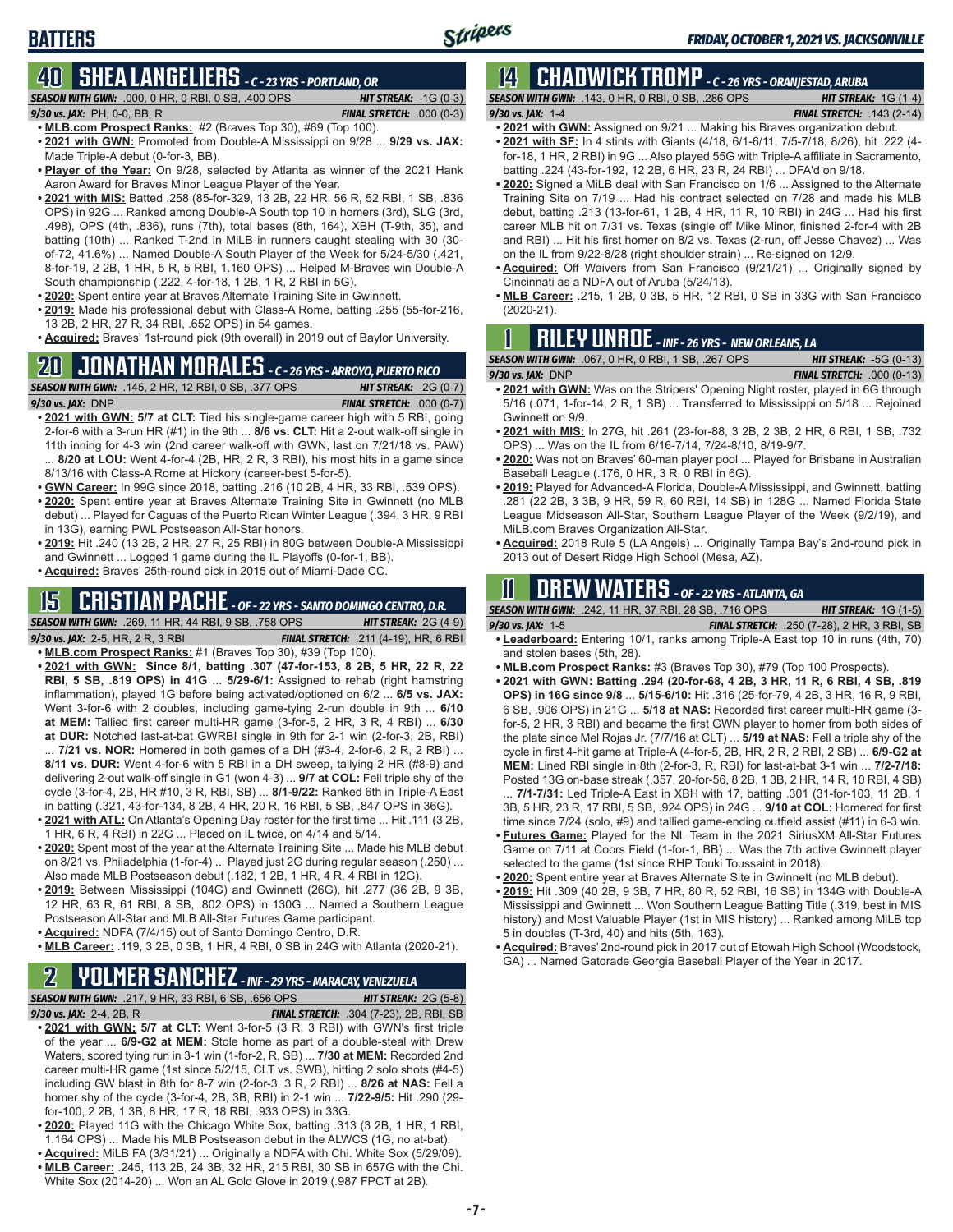| <b>OFFENSE</b> |                            |                                                                                                            | Stripers |  |  |  |  |  | <b>FRIDAY, OCTOBER 1, 2021 VS. JACKSONVILLE</b> |
|----------------|----------------------------|------------------------------------------------------------------------------------------------------------|----------|--|--|--|--|--|-------------------------------------------------|
| TOTAL:         | 246, 163 HR, 743 OPS RISP: | 260, 48 HR, 794 OPS RUNS/INNING: 1 2 3 4 5 6 7 8 9 X TOT                                                   |          |  |  |  |  |  |                                                 |
| Vs. LHP:       |                            | 244, 64 HR, 768 OPS <b>RISP/20:</b> 249, 23 HR, 781 OPS <b>Stripers:</b> 77 54 64 60 82 66 81 61 46 14 605 |          |  |  |  |  |  |                                                 |
|                |                            | VS.RHP: 247, 99 HR, 730 OPS LOADED: 314, 8 HR, 962 OPS   Opponents: 72 60 75 62 49 58 48 32 26 15 497      |          |  |  |  |  |  |                                                 |

|                 |                |                |                |                |                |                          |                          | <b>HOME RUNS</b>       |                                               |                          | <b>MULTI-GAMES</b>       |                          |  |  |
|-----------------|----------------|----------------|----------------|----------------|----------------|--------------------------|--------------------------|------------------------|-----------------------------------------------|--------------------------|--------------------------|--------------------------|--|--|
| Player          | 1 <sub>R</sub> | 2R             | 3R             | <b>GS</b>      | Tot.           |                          |                          | Off LH Off RH Team W-L | <b>Last HR with Gwinnett (Regular Season)</b> | <b>Hit</b>               | <b>RBI</b>               | <b>HR</b>                |  |  |
| Almonte         | $\overline{2}$ |                |                |                | 3              |                          | 2                        | $3-0$                  | 5/30/21 vs. MEM, 1R (RH Connor Jones)         | 8                        | 5                        |                          |  |  |
| Arcia           | 12             | 5              | ÷.             | ÷              | 17             | $\overline{7}$           | 10                       | $10 - 4$               | 8/17/21 at LOU, 1R (RH Hunter Greene)         | 21                       | 10                       | $\overline{2}$           |  |  |
| <b>Brugman</b>  |                |                |                | ÷              |                | $\sim$                   | $\overline{\phantom{a}}$ | $0 - 0$                |                                               | $\overline{a}$           | $\overline{a}$           |                          |  |  |
| Camargo         | 6              | 8              | 4              |                | 18             | 9                        | 9                        | $11 - 6$               | 9/30/21 vs. JAX, 2R (RH Cody Carroll)         | 34                       | 18                       | 1                        |  |  |
| Casteel         | $\overline{2}$ | 5              |                |                | 8              | 5                        | 3                        | $6 - 2$                | 9/19/21 vs. NAS, 1R (RH Connor Sadzeck)       | 8                        | 9                        | ٠                        |  |  |
| Contreras       | 5              | 3              |                |                | 9              | $\overline{2}$           | $\overline{7}$           | $8 - 1$                | 9/7/21 at COL, 1R (LH Kirk McCarty)           | 11                       | $\overline{7}$           |                          |  |  |
| d'Arnaud        |                |                |                | $\blacksquare$ |                |                          |                          | $0 - 0$                |                                               | $\overline{1}$           | $\overline{\phantom{a}}$ |                          |  |  |
| Demeritte       | 10             | 5              | 3              | 3              | 21             | 10                       | 11                       | $18-3$                 | 9/29/21 vs. JAX, 2R (RH Nick Neidert)         | 17                       | 14                       | $\overline{\phantom{a}}$ |  |  |
| Ervin           | 5              | $\overline{2}$ |                | $\overline{a}$ | 8              | 5                        | 3                        | $5 - 3$                | 9/26/21 at DUR, 1R (RH David Hess)            | $\overline{7}$           | $\overline{7}$           |                          |  |  |
| Franco          |                |                |                |                |                |                          |                          | $0 - 0$                |                                               | $\overline{ }$           | ۰                        |                          |  |  |
| Goins           | 4              | 2              | ÷              | ÷              | 6              | $\overline{A}$           | 5                        | $5 - 1$                | 9/14/21 vs. NAS, 1R (RH Josh Lindblom)        | 17                       | 8                        | $\sim$                   |  |  |
| Gore            |                |                | -              |                |                | $\overline{\phantom{a}}$ |                          | $0 - 0$                |                                               | $\overline{4}$           | ۰                        |                          |  |  |
| Heredia         |                |                | ٠              | ٠              | ٠              | $\blacksquare$           | ۰                        | $0 - 0$                | ---                                           | $\overline{\phantom{a}}$ | $\overline{\phantom{a}}$ |                          |  |  |
| Inciarte        |                |                |                |                |                |                          |                          | $0 - 0$                | ---                                           |                          | ٠                        |                          |  |  |
| Jackson         | 4              | 4              |                | 2              | 11             | 8                        | 3                        | $5 - 2$                | 7/28/21 at MEM, 1R (LH Matthew Liberatore)    | 11                       | 10                       | 3                        |  |  |
| Kazmar Jr.      | 5              | 3              |                |                | 9              | 3                        | 6                        | $6 - 3$                | 9/1/21 vs. MEM. 2R (LH Matthew Liberatore)    | 9                        | $\overline{7}$           |                          |  |  |
| Kipnis          | 4              | 5              |                |                | 10             | $\overline{A}$           | 9                        | $8 - 2$                | 9/14/21 vs. NAS, 2R (RH Josh Lindblom)        | $\overline{17}$          | 10                       |                          |  |  |
| Langeliers      |                |                |                |                |                |                          |                          | $0 - 0$                |                                               |                          |                          |                          |  |  |
| Lucroy          |                | ٠              |                | $\blacksquare$ | 2              | ٠                        | $\overline{2}$           | $1 - 1$                | 6/10/21 at MEM, 3R (RH Grant Black)           | $\overline{4}$           | 3                        | $\overline{\phantom{a}}$ |  |  |
| <b>Martinez</b> |                |                |                | ٠              |                |                          |                          | $0 - 0$                |                                               | $\overline{2}$           | $\overline{1}$           |                          |  |  |
| <b>Morales</b>  |                |                |                |                | $\overline{2}$ | $\overline{A}$           | $\overline{1}$           | $2 - 0$                | 8/20/21 at LOU, 1R (LH Phillip Diehl)         | $\overline{2}$           | $\overline{2}$           |                          |  |  |
| Pache           | 8              |                | $\overline{2}$ | $\sim$         | 11             | 4                        | $\overline{7}$           | $7-3$                  | 9/30/21 vs. JAX, 3R (RH Parker Bugg)          | $\overline{23}$          | 10                       | $\overline{ }$           |  |  |
| Rosario         | $\overline{2}$ |                |                |                | 4              |                          | 4                        | $4 - 0$                | 8/26/21 at NAS, 1R (RH Josh Lindblom)         | 2                        | 5                        |                          |  |  |
| Sanchez         | 6              | $\overline{2}$ |                |                | 9              | 4                        | 5                        | $5-3$                  | 9/5/21 vs. MEM, 1R (RH T.J. Zeuch)            | 14                       | 6                        | 1                        |  |  |
| Snider          | $\overline{2}$ |                |                | $\overline{a}$ | 4              | ٠                        | 4                        | $4 - 0$                | 8/21/21 at LOU, 3R (RH Tim Adleman)           | 3                        | $\overline{4}$           | ٠                        |  |  |
| Tromp           |                |                | ۰              | ٠              | ٠              |                          |                          | $0 - 0$                |                                               | ۰                        | ۰                        |                          |  |  |
| Unroe           |                |                |                |                |                |                          |                          | $0 - 0$                | 7/19/19 vs. ROC, 1R (RH Drew Hutchison)       |                          | ۰                        |                          |  |  |
| Waters          | 6              | 3              | 2              |                | 11             | 4                        | $\overline{7}$           | $5 - 5$                | 9/26/21 at DUR. 2R (RH David Hess)            | $\overline{23}$          | 9                        | $\overline{1}$           |  |  |
| Total:          | 85             | 49             | 21             | 8              | 163            |                          |                          |                        |                                               |                          |                          |                          |  |  |

#### *HOME RUN VARIANTS*

#### **Back-to-Back Homers (4x):**

Almonte (GS) / Snider, 5/7 at CLT (1st Inning) Jackson (2R) / Contreras, 7/14 at CLT (1st Inning) Pache (1R) / Arcia, 8/11-G2 vs. DUR (1st Inning) Camargo (2R) / Kipnis, 8/20 at LOU (3rd Inning)

#### **Back-to-Back-to-Back Homers (1x):**

Arcia (2R) / Camargo / Demeritte, 5/8 at CLT (6th Inning)

#### **Pinch-Hit Homers (5x):**

Demeritte (1R), 5/12 vs. LOU (7th Inning) Casteel (2R), 6/3 vs. JAX (7th Inning) Ervin (2R), 7/7 vs. NAS (6th Inning) Snider (3R), 8/21 at LOU (8th Inning) Ervin (1R), 9/3 vs. MEM (7th Inning)

#### **Leadoff (Game) Homers (4x):**

Waters (2x), 5/19 at NAS, 7/22 vs. NOR Arcia (1x), 7/3 at DUR Pache (1x), 8/8-G2 vs. CLT

#### **Walk-Off Homers (1x):**

Arcia (Solo), 5/16 vs. LOU (9th Inning)

|                     | <b>STRIPERS BATTING BY MONTH</b>                                                                |    |    |   |    |     |    |      |      |      |  |  |  |  |  |
|---------------------|-------------------------------------------------------------------------------------------------|----|----|---|----|-----|----|------|------|------|--|--|--|--|--|
|                     | <b>AVG</b><br><b>SB</b><br><b>SLG</b><br><b>OPS</b><br>2B<br>HR<br>RBI<br><b>OBP</b><br>G<br>3B |    |    |   |    |     |    |      |      |      |  |  |  |  |  |
| $\blacksquare$ May: | .254                                                                                            | 24 | 43 | 2 | 36 | 138 | 24 | .366 | .445 | .811 |  |  |  |  |  |
| <b>June:</b>        | .227                                                                                            | 25 | 36 | 3 | 21 | 88  | 23 | .308 | .357 | .665 |  |  |  |  |  |
| July:               | .271                                                                                            | 28 | 52 | 2 | 47 | 161 | 23 | .352 | .479 | .831 |  |  |  |  |  |
| August:             | .237                                                                                            | 25 | 30 | 6 | 30 | 103 | 14 | .298 | .401 | .700 |  |  |  |  |  |
| September:          | .235                                                                                            | 24 | 25 |   | 29 | 83  | 15 | .298 | .385 | .683 |  |  |  |  |  |
| <b>October:</b>     |                                                                                                 |    |    |   |    |     |    |      |      |      |  |  |  |  |  |

| <b>HITTING STREAKS (10-PLUS GAMES)</b> |                     |                                        |  |  |  |  |  |  |  |  |  |
|----------------------------------------|---------------------|----------------------------------------|--|--|--|--|--|--|--|--|--|
| <b>Player</b>                          | <b>Length/Dates</b> | <b>Stats</b>                           |  |  |  |  |  |  |  |  |  |
| Arcia                                  | 13G (5/4-5/18)      | .393 (22-56), 4 2B, 7 HR, 17 R, 12 RBI |  |  |  |  |  |  |  |  |  |
| Contreras                              | 13G (7/10-7/27)     | .385 (20-52), 5 2B, 7 HR, 14 R, 20 RBI |  |  |  |  |  |  |  |  |  |
| Demeritte                              | 10G (6/2-7/21)      | .372 (16-43), 2 2B, 3 HR, 10 R, 8 RBI  |  |  |  |  |  |  |  |  |  |

|                |       |                |                | <b>PINCH HITTERS</b> |             |              |                |                |                |                |
|----------------|-------|----------------|----------------|----------------------|-------------|--------------|----------------|----------------|----------------|----------------|
| Player         | AVG.  | <b>AB</b>      | R              | н                    | 2B          | 3B           | <b>HR</b>      | <b>RBI</b>     | <b>BB</b>      | <b>SO</b>      |
| Almonte        | 1.000 | 1              | 0              | 1                    | $\Omega$    | $\Omega$     | $\Omega$       | 2              | 0              | $\Omega$       |
| Arcia          | ---   | $\mathbf 0$    | 1              | $\mathbf 0$          | $\Omega$    | $\mathbf 0$  | $\mathbf 0$    | $\mathbf 0$    | 1              | 0              |
| Camargo        | .000  | 1              | $\Omega$       | $\mathbf 0$          | $\Omega$    | $\mathbf 0$  | $\mathbf 0$    | $\mathbf 0$    | 0              | 0              |
| Casteel        | .111  | 27             | $\overline{2}$ | 3                    | 1           | $\mathbf 0$  | 1              | 4              | 0              | 10             |
| Contreras      | .500  | $\overline{2}$ | 1              | 1                    | 0           | 0            | $\mathbf 0$    | $\mathbf 0$    | 0              | 0              |
| Demeritte      | .250  | 8              | 3              | $\overline{2}$       | 1           | $\Omega$     | 1              | 1              | 3              | 4              |
| Ervin          | .200  | 15             | 4              | 3                    | $\Omega$    | $\mathbf 0$  | $\overline{2}$ | 5              | 4              | 5              |
| Franco         | 1.000 | 1              | 1              | 1                    | $\Omega$    | $\Omega$     | $\mathbf 0$    | $\mathbf 0$    | 0              | 0              |
| Goins          | .000  | $\overline{2}$ | $\mathbf 0$    | $\mathbf 0$          | 0           | $\mathbf 0$  | $\mathbf 0$    | $\mathbf 0$    | 0              | 1              |
| Gore           | .200  | 5              | $\mathbf 0$    | 1                    | $\mathbf 0$ | $\mathbf 0$  | $\mathbf 0$    | $\mathbf 0$    | 3              | 3              |
| Jackson        | .000  | 1              | $\Omega$       | $\Omega$             | $\Omega$    | $\Omega$     | $\Omega$       | $\mathbf 0$    | 0              | 1              |
| Kazmar Jr.     | .000  | 11             | $\mathbf 0$    | $\mathbf 0$          | 0           | $\mathbf 0$  | $\mathbf 0$    | $\mathbf 0$    | 0              | 4              |
| Kipnis         | .000  | 1              | $\mathbf 0$    | $\mathbf 0$          | $\Omega$    | $\mathbf 0$  | $\mathbf 0$    | $\mathbf 0$    | 1              | 0              |
| Langeliers     |       | $\mathbf 0$    | 1              | $\mathbf 0$          | $\mathbf 0$ | $\mathbf 0$  | $\mathbf 0$    | $\mathbf 0$    | 1              | 0              |
| Lee, D.        | .000  | 1              | 0              | $\mathbf 0$          | 0           | 0            | $\mathbf 0$    | $\mathbf 0$    | 0              | 1              |
| Lucroy         | .000  | 3              | $\Omega$       | $\Omega$             | $\Omega$    | $\Omega$     | $\mathbf 0$    | $\mathbf 0$    | 1              | 0              |
| <b>Morales</b> | .000  | $\overline{2}$ | $\Omega$       | $\mathbf 0$          | $\Omega$    | $\Omega$     | $\mathbf 0$    | $\mathbf 0$    | 0              | 0              |
| Pache          | .500  | $\overline{2}$ | $\mathbf 0$    | 1                    | $\Omega$    | $\mathbf 0$  | $\mathbf 0$    | 1              | 1              | 1              |
| Sanchez        | .000  | 9              | 1              | $\mathbf 0$          | $\mathbf 0$ | $\mathbf 0$  | $\mathbf 0$    | $\mathbf 0$    | 1              | 4              |
| Snider         | .150  | 20             | 4              | 3                    | 1           | 0            | 1              | $\overline{4}$ | $\overline{4}$ | $\overline{7}$ |
| Unroe          | .000  | $\overline{4}$ | $\Omega$       | $\Omega$             | $\Omega$    | $\Omega$     | $\Omega$       | $\Omega$       | $\Omega$       | 1              |
| Totals:        | .138  | 116            | 18             | 16                   | 3           | $\mathbf{0}$ | 5              | 17             | 19             | 42             |

| <b>HITTER AWARDS &amp; HONORS</b> |                                        |                          |
|-----------------------------------|----------------------------------------|--------------------------|
| <b>Player</b>                     | <b>Award/Date</b>                      | <b>Stats</b>             |
| Waters                            | Sirius XM All-Star Futures Game (7/11) | Game: 1-1, BB            |
| Contreras                         | AAA East Player of Week (7/13-18)      | .462, 3 2B, 3 HR, 12 RBI |

| <b>ON-BASE STREAKS (15-PLUS GAMES)</b> |                 |                                              |
|----------------------------------------|-----------------|----------------------------------------------|
| <b>Player</b>                          | Length/Dates    | <b>Stats</b>                                 |
| Camargo                                | 20G (7/22-8/14) | .347 (26-75), 4 2B, 2 3B, 2 HR, 14 RBI, 6 BB |
| Camargo                                | 18G (6/18-7/8)  | .303 (20-66), 6 2B, 2 HR, 7 RBI, 7 BB        |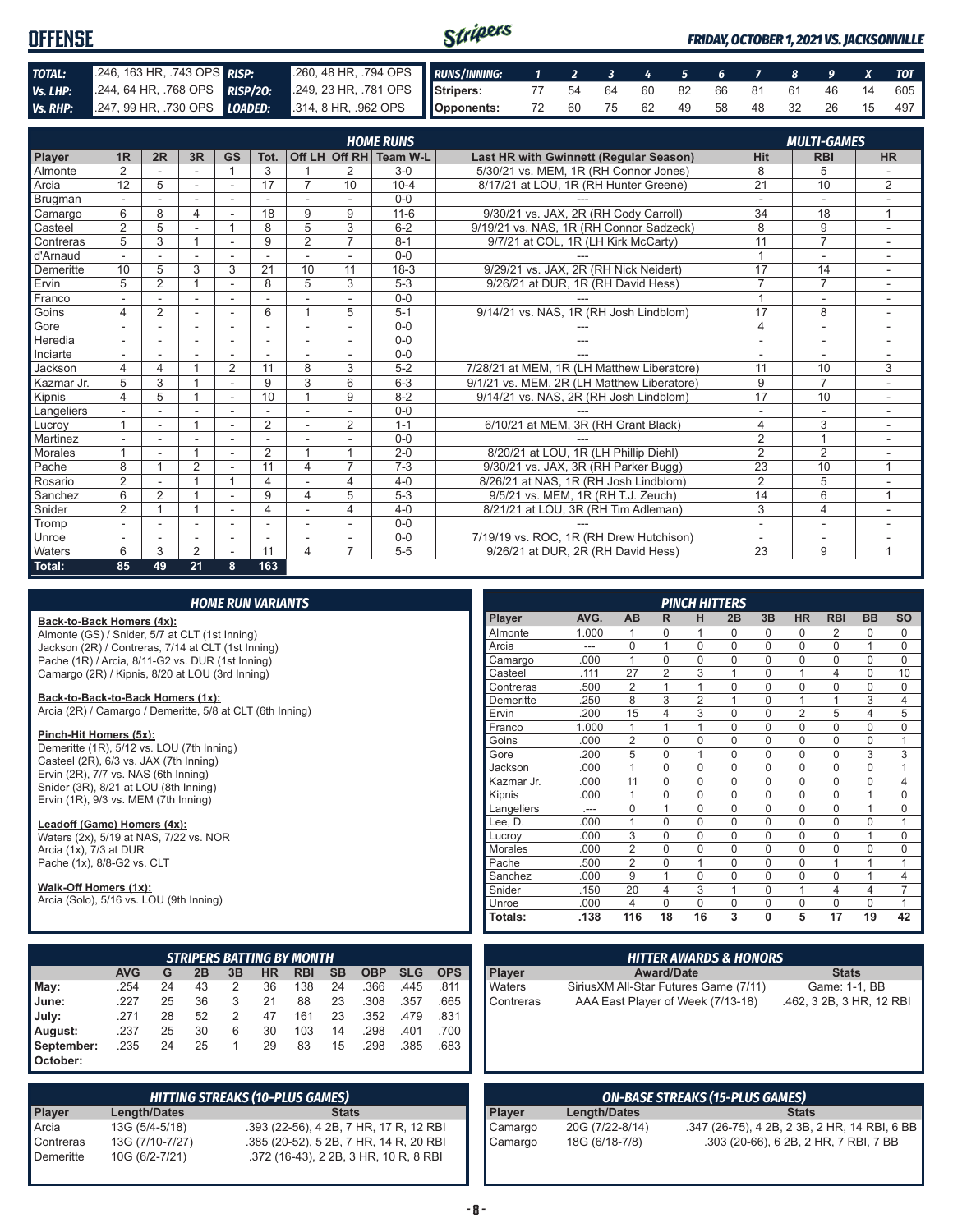## **SEASON SUMMARY**



## **TEAM HIGHS & LOWS**

| <b>OFFENSE:</b>  |                                                                  |
|------------------|------------------------------------------------------------------|
|                  |                                                                  |
|                  |                                                                  |
|                  |                                                                  |
|                  |                                                                  |
|                  |                                                                  |
|                  |                                                                  |
|                  |                                                                  |
|                  |                                                                  |
|                  |                                                                  |
|                  |                                                                  |
|                  |                                                                  |
|                  |                                                                  |
|                  |                                                                  |
| <b>PITCHING:</b> |                                                                  |
|                  |                                                                  |
|                  |                                                                  |
|                  |                                                                  |
|                  |                                                                  |
|                  |                                                                  |
|                  |                                                                  |
|                  |                                                                  |
|                  |                                                                  |
|                  |                                                                  |
|                  |                                                                  |
| <b>DEFENSE:</b>  |                                                                  |
|                  | Most Double Plays Turned, Game  3 (6x, last: 8/21 at Louisville) |

#### Most Stolen Bases Allowed, Game ...............................................4 (7/4 at Durham) Most Caught Stealing, Game .............................................. 2 (8/8-G1 vs. Charlotte)

Most Triple Plays Turned, Game .......................................... 1 (6/5 vs. Jacksonville) Most Errors, Game ..................................................................3 (5/15 vs. Louisville)

### **TEAM MISCELLANEOUS**

| Largest Blown Lead (Loss)3 Runs (4x, last: 8/6 vs. Charlotte, 5-2, 6-10) |
|--------------------------------------------------------------------------|
|                                                                          |
|                                                                          |
|                                                                          |
|                                                                          |
|                                                                          |
|                                                                          |
|                                                                          |
|                                                                          |
|                                                                          |

### **INDIVIDUAL HIGHS & LOWS**

| <b>HITTING (GAME):</b> |  |
|------------------------|--|
|                        |  |
|                        |  |
|                        |  |
|                        |  |
|                        |  |
|                        |  |
|                        |  |
|                        |  |
|                        |  |
|                        |  |
|                        |  |
|                        |  |
|                        |  |
|                        |  |

#### **PITCHING (GAME):**

#### **DEFENSE (GAME):**

### **STREAKS**

#### **OFFENSIVE (LONGEST IN 2021 ONLY):**

#### **PITCHING (LONGEST IN 2021 ONLY):**

| Consecutive Starts with Win3 Starts (3x, last: K. Wright, 9/8-9/19) |
|---------------------------------------------------------------------|
|                                                                     |
|                                                                     |
|                                                                     |
|                                                                     |

### **LAST TIME IT HAPPENED (GWINNETT REGULAR-SEASON HISTORY)**

#### **INDIVIDUAL OFFENSE:**

|                                                        | Homers, Both Sides of Plate  Drew Waters (5/18/21 at Nashville)            |
|--------------------------------------------------------|----------------------------------------------------------------------------|
|                                                        |                                                                            |
|                                                        |                                                                            |
|                                                        | Back-to-Back-to-Back Homers  Arcia/Camargo/Demeritte (5/8/21 at Charlotte) |
|                                                        |                                                                            |
|                                                        |                                                                            |
|                                                        |                                                                            |
|                                                        |                                                                            |
|                                                        |                                                                            |
|                                                        |                                                                            |
|                                                        |                                                                            |
|                                                        |                                                                            |
|                                                        |                                                                            |
|                                                        |                                                                            |
|                                                        |                                                                            |
| <b>INDIVIDUAL PITCHING:</b><br>0.0 Inning Dorfoot Camp | Nover                                                                      |
|                                                        |                                                                            |

| 9.0-Inning No-Hitter (Solo)Todd Redmond (5/28/10 at Louisville)                |  |
|--------------------------------------------------------------------------------|--|
| 9.0-Inning No-Hitter (Comb.) Wooten/Marksberry/Ramirez (6/30/16 at Louisville) |  |
|                                                                                |  |
|                                                                                |  |
|                                                                                |  |
| 21 Consecutive Saves Converted Jairo Asencio (9/6/09-8/8/11)                   |  |
| 25.0-Inning Scoreless Streak Stephen Marek, 25.1 IP (6/6/10-8/2/10)            |  |

#### **TEAM OFFENSE:**

| <u>I EAM UFFENSE.</u>      |                                                                     |
|----------------------------|---------------------------------------------------------------------|
|                            |                                                                     |
|                            |                                                                     |
|                            |                                                                     |
|                            |                                                                     |
|                            |                                                                     |
|                            |                                                                     |
|                            |                                                                     |
|                            |                                                                     |
|                            |                                                                     |
|                            |                                                                     |
|                            |                                                                     |
|                            |                                                                     |
|                            |                                                                     |
|                            |                                                                     |
| <b>TEAM PITCHING:</b>      |                                                                     |
|                            |                                                                     |
|                            |                                                                     |
|                            |                                                                     |
|                            |                                                                     |
|                            |                                                                     |
|                            |                                                                     |
|                            |                                                                     |
|                            |                                                                     |
|                            |                                                                     |
| <b>TEAM DEFENSE:</b>       |                                                                     |
|                            | Turn a Triple Play  6/5/21 vs. Jacksonville (Camargo-Kipnis-Snider) |
|                            |                                                                     |
| <b>TEAM MICCELLANEOUS.</b> |                                                                     |
|                            |                                                                     |

### **TEAM MISCELLANEOUS:**

| 21-Run Margin of Defeat…………………………………7/13/12 at Louisville (Lost 1-22) |  |
|-----------------------------------------------------------------------|--|